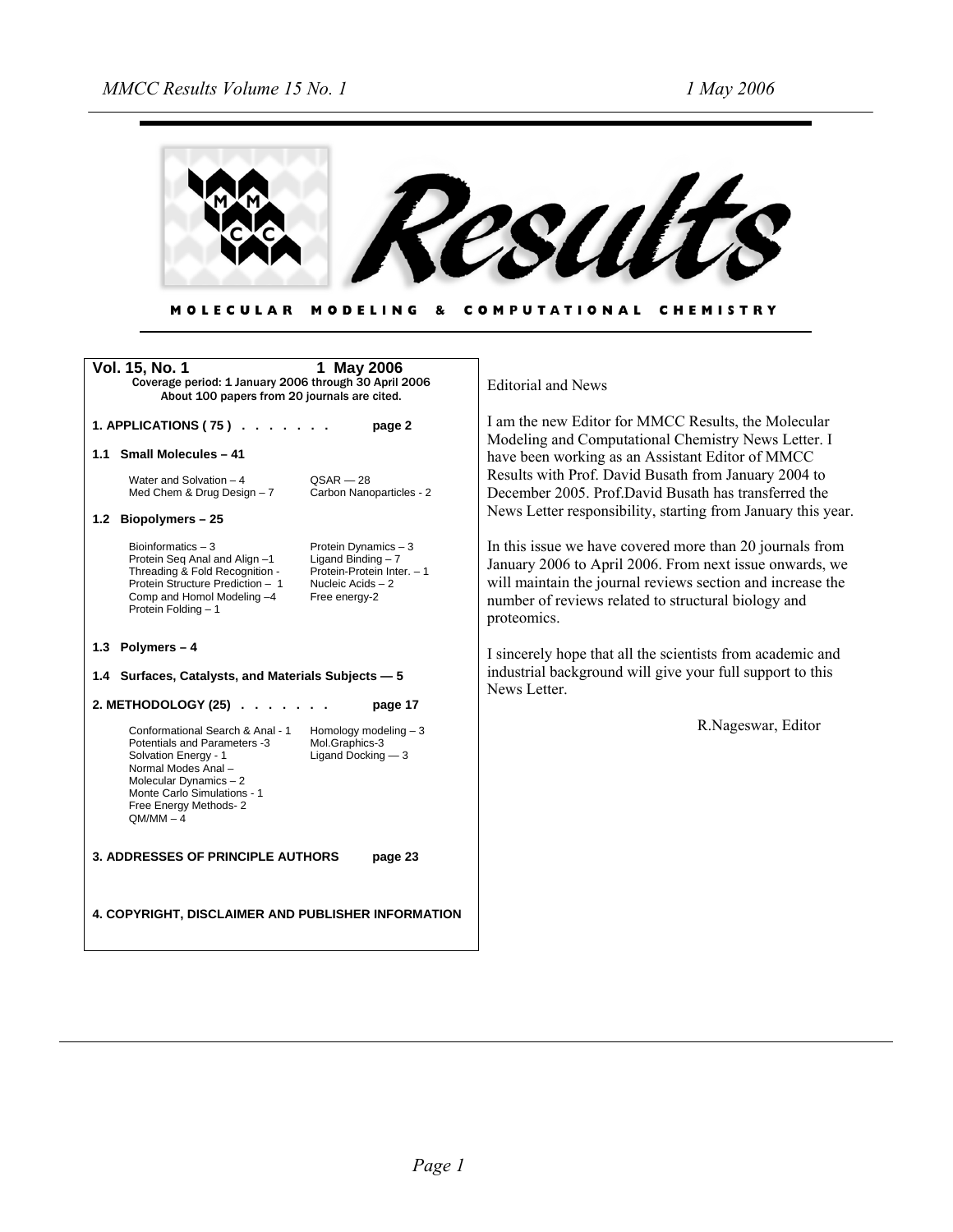# **1. APPLICATIONS**

#### 1.1. *Small Molecules*

## **General and Model Systems**

#### **A theoretical model of** *Aquifex pyrophilus* **flagellin: Implications for its thermostability.**

M.V. Raghu Ram and B.C. Tripp\* [Western Michigan U]

*J.Mol.Mod.* **12,** 481-493 (2006)

The predictive 3D-structure of flagellin (FlaA) is developed using the structure of mesophilic Salmonella typhimurium flagellin as a template. The FlaA N- and Ctermini have higher proportions of hydrophobic and charged residues at the expense of polar residues and higher non-polar surface areas.

#### **Water and Solvation**

| A theoretical study of the interactions of water with gallic<br>acid and a PEO/TGG complex.<br>R. Gaudreault* [McGill U], T.G.M. van de Ven, M.A.<br>Whitehead<br><i>Mol. Sim.</i> , 32, 17-27 (2006). | PM3, MM and MD calculations are performed to study<br>the interaction of the hexamer of poly(ethylene oxide)<br>$(PEO)6$ and cofactor containing trigalloyl glucose (TGG).<br>The results showed that $(PEO)6/TGG$ complexes do not<br>form in aqueous solution, agreed well with the<br>experimental results in pure water. |
|--------------------------------------------------------------------------------------------------------------------------------------------------------------------------------------------------------|------------------------------------------------------------------------------------------------------------------------------------------------------------------------------------------------------------------------------------------------------------------------------------------------------------------------------|
| First and second hydration shell of $Ni2+$ studied by<br>molecular dynamics simulations.                                                                                                               | MD simulations of a $Ni2+$ ion in water is carried out to<br>investigate the structure and dynamics of water molecules<br>around the nickel, extending the analysis to the second                                                                                                                                            |
| A.V. Egorov, A.V. Komolkin, A.P. Lyubartsev and<br>A. Laaksonen* [Stockholm U]                                                                                                                         | hydration shell. The structural parameters as well as the<br>motions of water molecules in various sub-structures of<br>the solution is evaluated giving a detailed picture of the                                                                                                                                           |
| Theor.Chem.Accounts., 115, 170-176 (2006)                                                                                                                                                              | motional modes of water molecules.                                                                                                                                                                                                                                                                                           |
| A molecular dynamics simulation of the structure and<br>properties of a self assembled monolayer formed from an                                                                                        | simulations<br>are applied to investigate<br>MD.<br>the<br>compression on the amphiphilic polymer. It is observed                                                                                                                                                                                                            |

D. Leith\* [Trinity Coll.]and D.A. Morton-Blake

**amphiphilic polymer on a water surface.**

*Mol.Sim.* **32**, 987-997 (2006)

compression on the amphiphilic polymer. It is observed that there is a range of surface pressures in which the material possesses lattice order. As the compression is increased beyond a critical value breakdown occurs leading to the rupture of the surface layer.

| <b>MMCC Results</b><br>R.Nageswar, Editor<br>8013 Los Sabalos Street<br>San Diego, CA 92126<br>Tel. (858) 663-0162<br>e-mail: <i>drnageswar@yahoo.com</i><br>R.Nageswar, Ph.D.<br>RR Labs Inc., 8013 Los Sabalso St.<br>San Diego, CA 92126<br><b>Editors Emeritus: Bruce Gelin, Ph.D.</b><br>David Busath, M.D.<br>Dr. Gelin was founder of MMCC Results and edited volumes 1-6.<br>Dr. David Busath edited volumes 7-14 | <b>MMCC Results (ISSN 1061-6381) is published ten times per</b><br>year at the beginning of each month except January and<br>August by the independent business, MMCC Results. Mention<br>of software, hardware, or other products is for informational<br>purposes only and does not constitute an endorsement or<br>recommendation by MMCC Results nor by the authors of the<br>paper cited. All product names are the trademarks or<br>registered symbols of their respective holders.<br>Marginal symbols indicate that the authors acknowledged<br>the use of a software package from a commercial sourse. A<br>refers to Accelrys Inc. and T to Tripos Inc. Other companies<br>are denoted by their name in a box. Papers of special<br>interest are marked by an exclamation point [!].<br>Copyright © 2006 MMCC Results | <b>Assistant Editors:</b><br>Anston Feenstra<br>Vrije Univ., Amsterdam,<br>Netherlands<br>Naresh Aerra<br>Rational Labs, Hyderabad., India<br>R.Mutyala<br>RR Labs Inc., San Diego, CA. |
|---------------------------------------------------------------------------------------------------------------------------------------------------------------------------------------------------------------------------------------------------------------------------------------------------------------------------------------------------------------------------------------------------------------------------|---------------------------------------------------------------------------------------------------------------------------------------------------------------------------------------------------------------------------------------------------------------------------------------------------------------------------------------------------------------------------------------------------------------------------------------------------------------------------------------------------------------------------------------------------------------------------------------------------------------------------------------------------------------------------------------------------------------------------------------------------------------------------------------------------------------------------------|-----------------------------------------------------------------------------------------------------------------------------------------------------------------------------------------|
|---------------------------------------------------------------------------------------------------------------------------------------------------------------------------------------------------------------------------------------------------------------------------------------------------------------------------------------------------------------------------------------------------------------------------|---------------------------------------------------------------------------------------------------------------------------------------------------------------------------------------------------------------------------------------------------------------------------------------------------------------------------------------------------------------------------------------------------------------------------------------------------------------------------------------------------------------------------------------------------------------------------------------------------------------------------------------------------------------------------------------------------------------------------------------------------------------------------------------------------------------------------------|-----------------------------------------------------------------------------------------------------------------------------------------------------------------------------------------|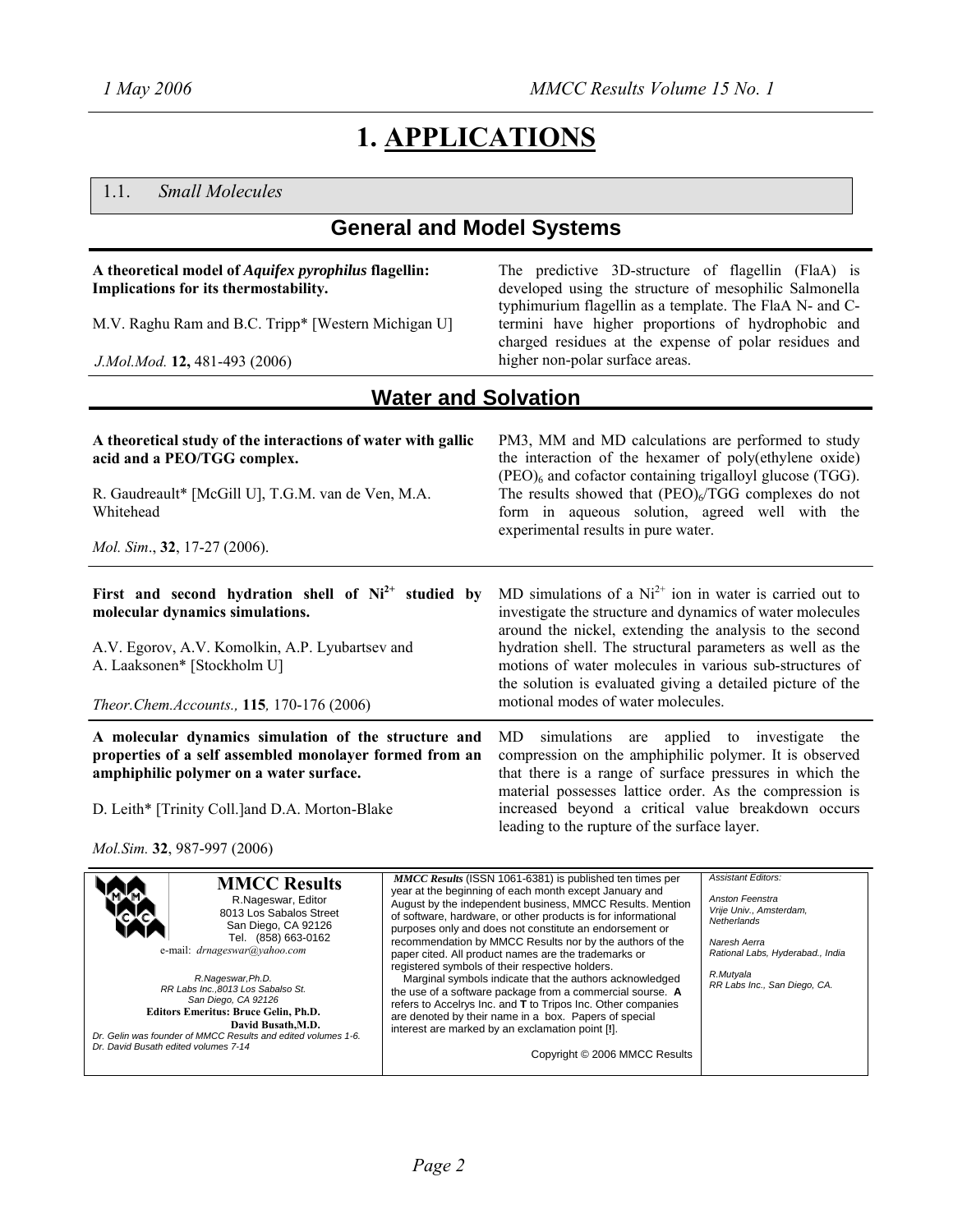MD simulations are used to study the zwitterionic form of the dipeptide glycine-alanine in water focussed on solvation and electrostatic properties. The results showed that the solvation pattern is similar for all methods used for most atoms in the dipeptide, like the carboxy and

aminoterminii, and the backbone amid NH group.

#### Water and Solvation (cont'd)

**A comparative theoretical study of dipeptide solvation in water.** 

H.W. Hugosson\* [Swiss Federal Inst. of Tech.], A. Laio, P. Maurer, U. Rothlisberger

*J.Comp.Chem*. **27**, 672-684 (2006)

# **Medicinal Chemistry and Drug Design**

| Effective discrimination of antimalarial potency of<br>artemisinin compounds based on quantum chemical<br>calculations of their reaction mechanism.<br>S. Tonmunphean, V. Parasuk and S. Kokpol* [Chulalongkorn<br>$U$ ]                                                 | IMOMO (B3LYP/6-31(d,p):HF/3-21G) method is used<br>to calculate the mechanism of 12 antimalarial artemisinin<br>compounds. The energy profiles showed that the<br>hemolytic C-C cleavage reaction is more preferable than<br>an intramolecular 1,5-hydrogen shift process, correlated<br>with the docking calculations.                                                                                                                                                                                                                                                                        |  |
|--------------------------------------------------------------------------------------------------------------------------------------------------------------------------------------------------------------------------------------------------------------------------|------------------------------------------------------------------------------------------------------------------------------------------------------------------------------------------------------------------------------------------------------------------------------------------------------------------------------------------------------------------------------------------------------------------------------------------------------------------------------------------------------------------------------------------------------------------------------------------------|--|
| Bioorg. Med. Chem. 14, 2082-2088 (2006)                                                                                                                                                                                                                                  |                                                                                                                                                                                                                                                                                                                                                                                                                                                                                                                                                                                                |  |
| Fragment-based drug discovery of carbonic anhydrase II<br>inhibitors by dynamic combinatorial chemistry utilizing<br>alkene cross metathesis.                                                                                                                            | The classical bCA II recognition fragment is an aromatic<br>sulfonamide moiety is incorporated into a scaffold<br>building block. The allowed determination of the relative<br>bCA II binding affinities of the cross metathesis products                                                                                                                                                                                                                                                                                                                                                      |  |
| Sally-Ann Poulsen* [Griffith U] and L.F. Bornaghi                                                                                                                                                                                                                        | that contained the ArSO <sub>2</sub> NH <sub>2</sub> fragment. A bCA II<br>competitive binding assay validated the results with a                                                                                                                                                                                                                                                                                                                                                                                                                                                              |  |
| Bioorg. Med. Chem. 14, 3275-3284 (2006)                                                                                                                                                                                                                                  | representative number of pure compounds.                                                                                                                                                                                                                                                                                                                                                                                                                                                                                                                                                       |  |
| The effect of a tightly bound water molecule on scaffold<br>diversity in the computer-aided de novo ligand design of<br>CDK2 inhibitors.<br>A.T. García-Sosa* [U Cambridge] and R.L. Mancera<br>J.Mol.Mod. 12, 422-431 (2006)                                            | The effect of a specific water molecule on the chemical<br>diversity and binding mode of ligands in the binding site<br>of CDK2 was investigated. It is observed that the tightly<br>bound water molecule modifies the size and shape of the<br>binding site, indirect effect of reducing the chemical<br>diversity of the underlying molecular scaffolds.                                                                                                                                                                                                                                     |  |
|                                                                                                                                                                                                                                                                          |                                                                                                                                                                                                                                                                                                                                                                                                                                                                                                                                                                                                |  |
| A!<br>Ligand design and synthesis of new imidazo[5,1-b]-<br>quinazoline derivatives as $a_1$ -adrenoceptor agonists and<br>antagonists.<br>M.A.H. Ismail* [Ain Shams U], M.N.Y. Aboul-Enein,<br>K.A.M. Abouzid and R.A.T. Serya<br>Bioorg. Med. Chem. 14, 898-910 (2006) | CATALYST software is used to generate the hypotheses<br>for a series of new imidazo $[5,1-b]$ quinazoline derivatives.<br>These are designed based upon the molecular modeling<br>simulation of the fitting values and conformational<br>energy values of the best-fitted conformers to both the $\alpha_1$ -<br>adrenoceptor ( $\alpha_1$ -AR) agonist and $\alpha_1$ -adrenoceptor ( $\alpha_1$ -<br>AR) antagonist. In vivo studies of these compounds for<br>their effects on the blood pressure of normotensive cats<br>was consistent with the results of molecular modeling<br>studies. |  |
|                                                                                                                                                                                                                                                                          |                                                                                                                                                                                                                                                                                                                                                                                                                                                                                                                                                                                                |  |
| De novo structure-based design of bisurea hosts for<br>tetrahedral oxoanion guests.                                                                                                                                                                                      | De novo molecule building software, HostDesigner, is<br>interfaced with MM software, GMMX, is used for<br>generating and screening millions of potential structures.                                                                                                                                                                                                                                                                                                                                                                                                                           |  |
| V.S. Bryantsev and B.P. Hay* [Pacific Northwest Nat. Lab]                                                                                                                                                                                                                | This computer-aided design methodology is illustrated<br>with a search for bisurea podands that are structurally                                                                                                                                                                                                                                                                                                                                                                                                                                                                               |  |
| J. Am. Chem. Soc., 128, 2035-2042 (2006)                                                                                                                                                                                                                                 | organized for complexation with tetrahedral oxoanions.                                                                                                                                                                                                                                                                                                                                                                                                                                                                                                                                         |  |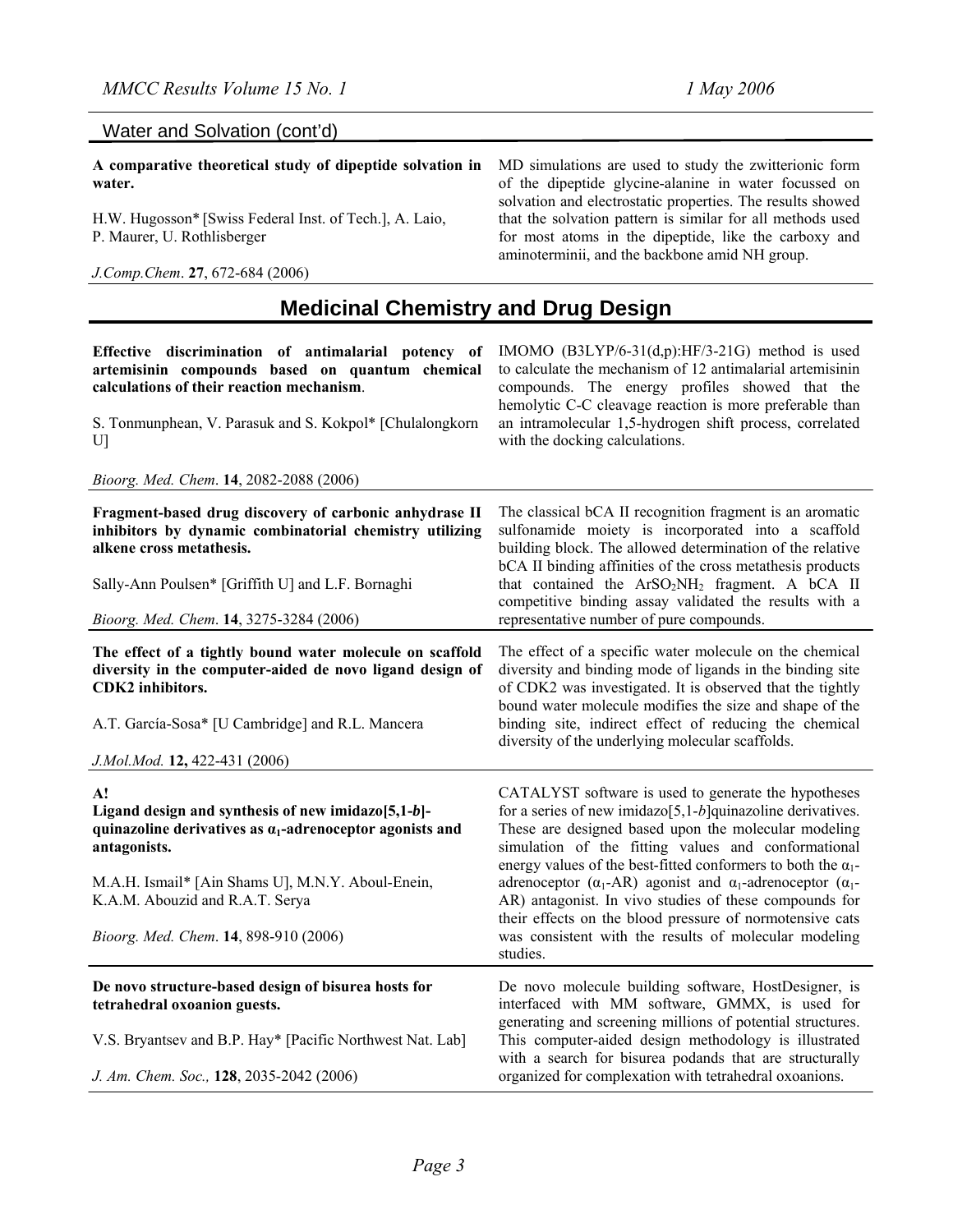#### Medicinal Chemistry and Drug Design (cont'd)

**Discovery of potent and selective PARP-1 and PARP-2 inhibitors: SBDD analysis via a combination of X-ray structural study and homology modeling.** 

J. Ishida, H. Yamamoto, Y. Kido, K. Kamijo, K. Murano, H. Miyake, M. Ohkubo, T. Kinoshita, M. Warizaya, A. Iwashita, K. Mihara, N. Matsuoka and K. Hattori\* [Fujisawa Pharm.Co. Ltd.]

*Bioorg. Med. Chem*. **14**, 1378-1390 (2006)

#### **Can we rationally design promiscuous drugs?**

A.L. Hopkins\* [Pfizer], J.S. Mason and J.P. Overington

*Curr.Opi.Str.Biol*.**16**, 127-136 (2006)

In structure-based drug design, X-ray structure is used to study the complexes of inhibitors and human PARP-1 catalytic domain. Homology modeling is used for murine PARP-2 suggested distinct interactions of inhibitors with PARP-1 and PARP-2. The results provided a new structural framework for the design of selective inhibitors for PARP-1 and PARP-2.

Recent advantages in post-genomic biology indicated that polypharmacology is necessary trait for the efficacy of many drugs through rational drug design. Chemoinformatics and structural biology advances are combined together in rational drug design to find out the next generation of promiscuous drugs with polypharmacology.

#### **Quantitative Structure-Activity Relations**

| Effect of cholesterol on DMPC phospholipid membranes<br>and QSAR model construction in membrane-interaction<br><b>QSAR</b> study through molecular dynamics simulation.<br>Jianzhong Liu* [U Delware] and Liu Yang<br>Bioorg. Med. Chem. 14, 2225-2234 (2006) | MD simulations and normal mode analysis are used to<br>compare the physico-chemical properties of DMPC and<br>DMPC/cholesterol mixed membrane monolayer. The area<br>of per molecule of membrane is decreased with the<br>addition of the cholesterol, increases the lipid amplitude<br>motion, solute diffusion coefficient is changed. MI-<br>QSAR models are constructed based on solute-<br>membrane interaction energy descriptors and other<br>intramolecular descriptors. The short range solute-<br>membrane interaction energy changes due to the uptake<br>of the solute on permeability in DMPC/cholesterol<br>membrane. |
|---------------------------------------------------------------------------------------------------------------------------------------------------------------------------------------------------------------------------------------------------------------|-------------------------------------------------------------------------------------------------------------------------------------------------------------------------------------------------------------------------------------------------------------------------------------------------------------------------------------------------------------------------------------------------------------------------------------------------------------------------------------------------------------------------------------------------------------------------------------------------------------------------------------|
| Antimalarial activity: A QSAR modeling using CODESSA<br>PRO software.<br>A.R. Katritzky* [Univ. of Florida], O.V. Kulshyn, D.C. Fara<br>I. Stoyanova-Slavova, D.A. Dobchev, M. Kuanar, and<br>M. Karelson<br>Bioorg. Med. Chem. 14, 2333-2357 (2006)          | QSAR is proposed for two diverse sets of compounds for<br>each of two strains D6 and NF54 of Plasmodium<br>falciparum. CODESSA PRO software is used to calculate<br>the molecular descriptors like geometrical, topological,<br>quantum mechanical, and electronic properties of these<br>compounds.                                                                                                                                                                                                                                                                                                                                |
| Binding free energy calculations of adenosine deaminase<br>inhibitors.<br>A. Coi, M. Tonelli, M.L. Ganadu and A.M. Bianucci* [Univ.<br>di Pisa]<br>Bioorg. Med. Chem. 14, 2636-2641 (2006)                                                                    | MD simulations are used to calculate the binding free<br>between four inhibitors and adenosine<br>energies<br>deaminase (ADA). The calculated values are correlated<br>with the experimental values and non-polar contributions<br>have an important role for ADA-inhibitor interactions.                                                                                                                                                                                                                                                                                                                                           |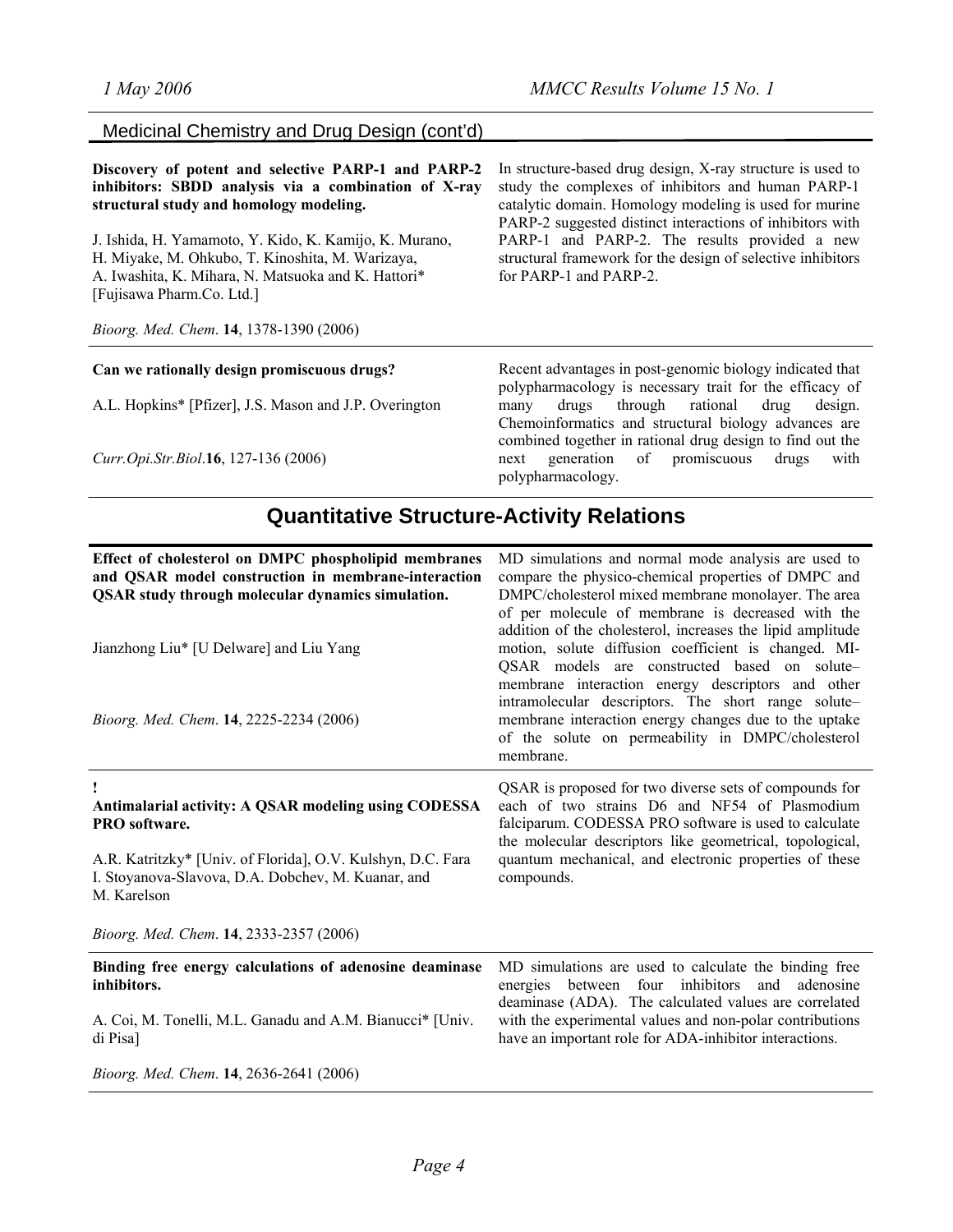## Quantitative Structure-Activity Relationships (cont'd)

| 3D-QSAR and docking studies of aldehyde inhibitors of<br>human cathepsin K.<br>X. Pan, Ninghua Tan* [Chinese Acad. of Sci.], G. Zeng,<br>H. Han and H. Huang.<br>Bioorg. Med. Chem. 14, 2771-2778 (2006)                                                                | Gold 2.2 is used to identifying the conformations of<br>59 aldehyde compounds into the active sites of CatK. 3D-<br>QSAR studies are performed on the docking<br>confirmations resulted the aldehyde group is an important<br>pharmacophore because of electrostatic effect. The<br>inhibitory activities are well agreed with the calculated<br>binding free energies, are further useful to deign and<br>finding new potential CatK inhibitors.                                                                                                                                       |
|-------------------------------------------------------------------------------------------------------------------------------------------------------------------------------------------------------------------------------------------------------------------------|-----------------------------------------------------------------------------------------------------------------------------------------------------------------------------------------------------------------------------------------------------------------------------------------------------------------------------------------------------------------------------------------------------------------------------------------------------------------------------------------------------------------------------------------------------------------------------------------|
| <b>QSAR</b> models for Daphnia toxicity of pesticides based on<br>combinations of topological parameters of molecular<br>structures.<br>A.A. Toropov* [Inst. Ricerche Farmacol.] and E. Benfenati.<br>Bioorg. Med. Chem. 14, 2771-2778 (2006)                           | The vertex degrees (0EC), the extended connectivity of<br>first order (1EC), and the numbers of paths of length two<br>(P2) are considered for QSAR studies. These descriptors<br>are used to predict toxicity toward Daphnia magna for a<br>set of pesticides. Based on the correlation weight of local<br>topological parameters together with the global<br>topological parameters, statistical characteristics of the<br>best model with $n = 220$ , $r^2 = 0.7822$ , $s = 0.849$ , $F = 783$<br>(training set); $n = 42$ , $r^2 = 0.7388$ , $s = 0.941$ , $F = 113$ (test<br>set). |
| Quantitative<br>structure-activity<br>relationship<br>of<br>aldose reductase<br>inhibitors<br>spirosuccinimide<br>type<br>diminishing sorbitol accumulation in vivo.<br>Kwangseok Ko, Hoshik Won* [Hanyang Univ.] and Y. Won<br>Bioorg. Med. Chem. 14, 3090-3097 (2006) | QSAR studies are used to calculate spirosuccinimide type<br>aldose reductase inhibitors and the in vivo inhibitory<br>activity of sorbitol accumulation. The hydrophobic<br>character of Aldose reductase inhibitor is the major<br>contributing factor to enhance in vivo activity. The high<br>correlation between ED50 and the Caco-2 cell<br>permeability of in vitro active compounds indicated that<br>the membrane permeability is essential for in vivo<br>efficacy.                                                                                                            |
| 3D QSAR on a library of heterocyclic diamidine<br>derivatives with antiparasitic activity.<br>P. Athri, T. Wenzler, Patricia Ruiz, Reto Brun, D.W. Boykin,<br>R. Tidwell and W. D. Wilson* [Georgia State Univ.]<br>Bioorg. Med. Chem. 14, 3144-3152 (2006)             | CoMFA and CoMSIA 3D QSAR analyses are performed<br>with furamidine and a set of 25 other structurally related<br>compounds. An extended CoMSIA model with additional<br>descriptors for hydrophobic, donor, and acceptor<br>properties had good predictive ability with a $q^2 = 0.699$ ,<br>$r^2 = 0.974$ , SEE, standard error of estimate = 0.1, and<br>$F = 120.04$ . The results are further useful to design<br>compounds that, potentially, have better activity against<br>African trypanosomes.                                                                                |
| Prediction of hERG potassium channel affinity by the<br><b>CODESSA</b> approach.<br>A. Coi, I. Massarelli, L. Murgia, M. Saraceno, V. Calderone<br>and A.M. Bianucci* [Univ. di Pisa]<br>Bioorg. Med. Chem. 14, 3153-3159 (2006)                                        | QSAR studies are performed on a series of hERG $K^+$<br>channel blockers using CODESSA program. The results<br>obtained for a <i>blind set</i> , disjoined from the whole dataset<br>initially considered, confirmed the predictive potency of<br>the models. The results suggested that they are valuable<br>tool for practical applications in predicting the blockade<br>of hERG $K^+$ channels.                                                                                                                                                                                     |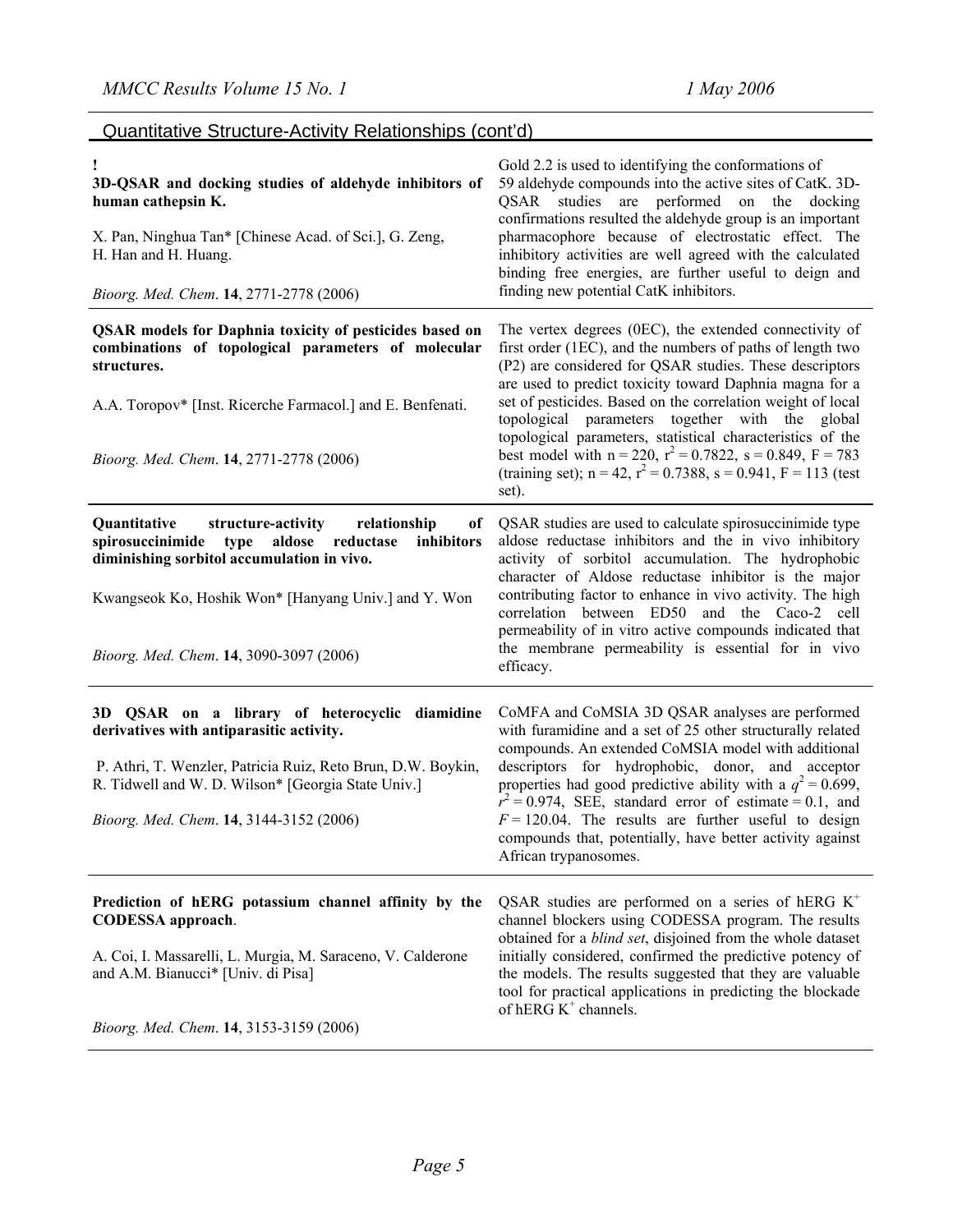## Quantitative Structure-Activity Relationships (cont'd)

| QSAR for anti-malarial activity of 2-aziridinyl and 2,3-<br>bis(aziridinyl)-1,4-naphthoquinonyl sulfonate and acylate<br>derivatives.<br>M. Zahouily* [Chem. & Env. Maroc], M. Lazar, J. Rakik,<br>A. Elmakssoudi, S. Elaychi and A. Rayadh.<br>J.Mol.Mod. 12, 398-405 (2006) | QSAR studies are performed on 63 analogues of 2-<br>and 2,3-bis(aziridinyl)-1,4-napthoquinonyl<br>azaridinyl<br>sulfonate and acyl derivatives. The antimalarial activity<br>2,3-bis(aziridinyl)-1,4-<br>of<br>2-aziridinyl<br>and<br>naphthoquinonyl sulfonate and acylate derivatives is<br>strongly dependent on hydrophobic character, hydrogen-<br>bond acceptors and also steric factors of the substituents. |
|-------------------------------------------------------------------------------------------------------------------------------------------------------------------------------------------------------------------------------------------------------------------------------|---------------------------------------------------------------------------------------------------------------------------------------------------------------------------------------------------------------------------------------------------------------------------------------------------------------------------------------------------------------------------------------------------------------------|
|                                                                                                                                                                                                                                                                               |                                                                                                                                                                                                                                                                                                                                                                                                                     |
| A 4D-QSAR study on anti-HIV HEPT analogues.                                                                                                                                                                                                                                   | 4D-QSAR method with the PLS analysis is used to<br>investigate the antiviral activity of HEPT. This method<br>showed the mode of interaction revealed by X-ray studies                                                                                                                                                                                                                                              |
| A. Bak and J. Polanski* [Univ. of Silesia].                                                                                                                                                                                                                                   | and allowed to calculate highly predictive QSAR models.                                                                                                                                                                                                                                                                                                                                                             |
| Bioorg. Med. Chem. 14, 273-279 (2006)                                                                                                                                                                                                                                         |                                                                                                                                                                                                                                                                                                                                                                                                                     |
| Quantitative structure-activity relationships for small<br>non-peptide antagonists of CXCR2: Indirect 3D approach<br>using the frontal polygon method.<br>A.I. Khlebnikov* [Altai State Tech.Univ.], I.A. Schepetkin                                                          | QSAR model is developed for 59 nonpeptide antagonists<br>of CXCR2 using a partial 3D- comparison of the<br>antagonists. Structural fragments are responsible for the<br>antagonist activity is identified by this model. QSAR<br>models are useful in the design of CXCR2 antagonists                                                                                                                               |
| and M.T. Quinn.                                                                                                                                                                                                                                                               | from molecular fragments.                                                                                                                                                                                                                                                                                                                                                                                           |
| Bioorg. Med. Chem. 14, 352-365 (2006)                                                                                                                                                                                                                                         |                                                                                                                                                                                                                                                                                                                                                                                                                     |
| Two- and three-dimensional quantitative structure-<br>activity relationships for a series of purine nucleoside<br>phosphorylase inhibitors.                                                                                                                                   | CoMFA, CoMSIA, and HQSAR studies are performed<br>on a series of 52 training set inhibitors of calf spleen<br>purine nucleoside phosphorylase.<br>Significant cross-<br>validated correlation coefficients of CoMFA with                                                                                                                                                                                            |
| M.S. Castilho, M.P. Postigo, C.B.V. de Paula, G. Oliva,<br>C.A. Montanari, and A.D. Andricopulo* [Univ. São Paulo].                                                                                                                                                           | $q^2$ = 0.68; CoMSIA, with $q^2$ = 0.66; and HQSAR with<br>$q^2$ = 0.70 are obtained and the results are further useful<br>for the design of novel inhibitors of PNP having                                                                                                                                                                                                                                         |
| Bioorg. Med. Chem. 14, 516-527 (2006)                                                                                                                                                                                                                                         | improved potency.                                                                                                                                                                                                                                                                                                                                                                                                   |
| studies<br>Molecular<br>modeling<br>3D-QSAR<br>and<br>of<br>indolomorphinan derivatives as kappa opioid antagonists.<br>Wei Li, Yun Tang, You-Li Zheng and Zhui-Bai Qiu* [Fudan]<br>Univ.].                                                                                   | CoMFA and CoMSIA methods are used in 3D-QSAR<br>studies and obtained the models with $q^2 = 0.693$ , $N = 4$ ,<br>$r^2 = 0.900$ and $q^2 = 0.617$ , $N = 4$ , $r^2 = 0.904$ respectively.<br>The 3D structure of human $\kappa$ opioid receptor is<br>constructed based on the crystal structure of bovine                                                                                                          |
| Bioorg. Med. Chem. 14, 601-610 (2006)                                                                                                                                                                                                                                         | rhodopsin. CoMSIA contour plots are mapped into the<br>structural model of $\kappa$ opioid receptor-GNTI complex to<br>identify key residues, which might account for $\kappa$<br>antagonist potency and selectivity.                                                                                                                                                                                               |
| Constructing plasma protein binding model based on a<br>combination of cluster analysis and 4D-fingerprint<br>molecular similarity analyses.                                                                                                                                  | Four different predictive schemes (SM, SA, SR, and SC)<br>were applied to the test set based on the similarity<br>measures of each compound to the compounds in the<br>training set. The 4D-fingerprints provided 36 different                                                                                                                                                                                      |
| J. Liu* [Univ. of Delware], L. Yang, Yi Li, D. Pan and A.J.<br>Hopfinger.                                                                                                                                                                                                     | individual IPE/IPE type molecular similarity measures.<br>The results showed that the NP/HA, HS/HA, and HA/HA<br>IPE/IPE type measures predict the test set well. The 4D-                                                                                                                                                                                                                                           |
| Bioorg. Med. Chem. 14, 611-621 (2006)                                                                                                                                                                                                                                         | fingerprints have relatively high predictivity for this<br>particular dataset.                                                                                                                                                                                                                                                                                                                                      |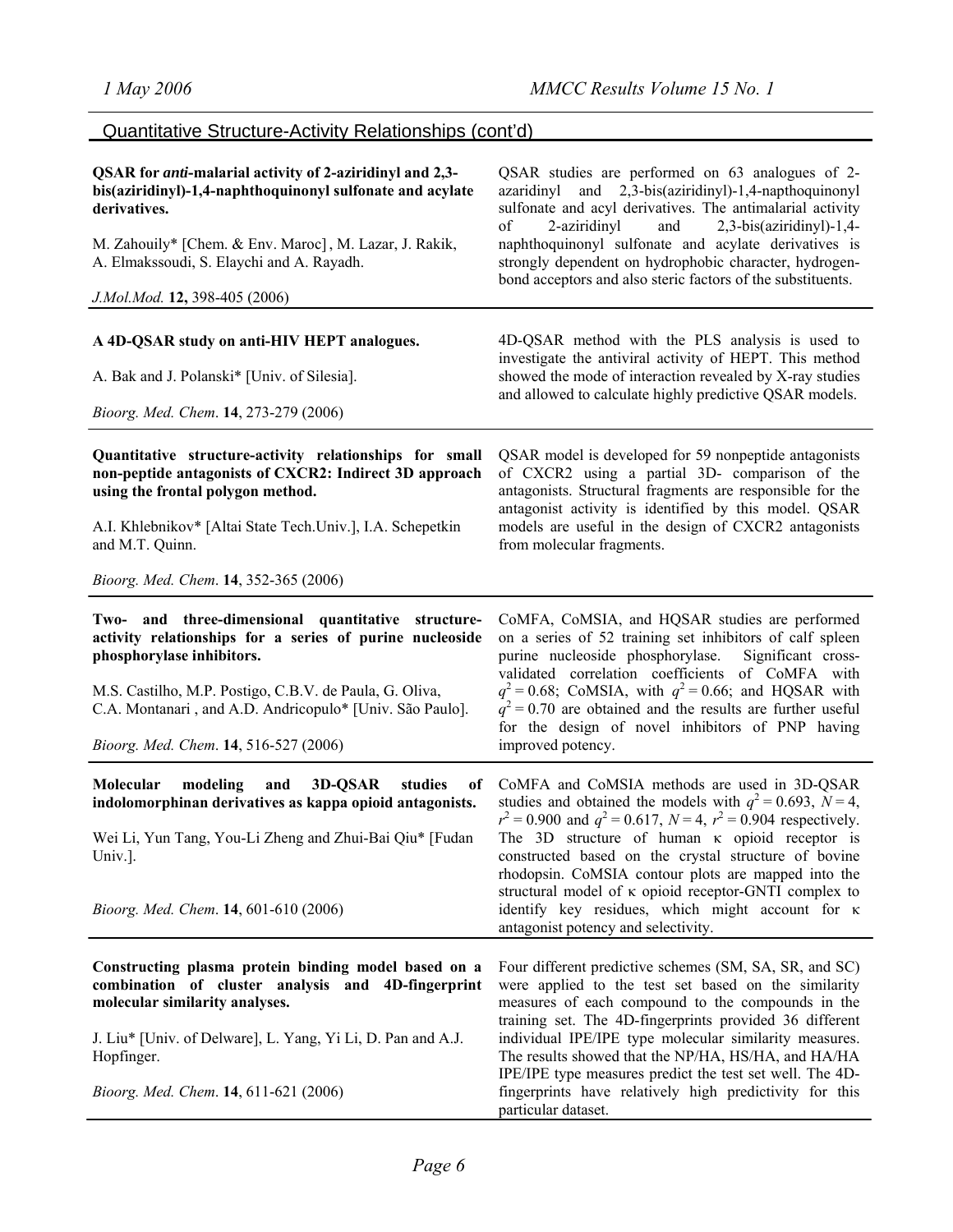## Quantitative Structure-Activity Relationships (cont'd)

| T!<br>3D-QSAR study of ring-substituted quinoline class of anti-<br>tuberculosis agents.                                                                                                                   | CoMFA, CoMSIA methods are evaluated in 3D-QSAR<br>studies. CoMFA model generated with database<br>alignment is the best model for the prediction of activity<br>for a set of test molecules and also identified some novel                                                          |  |
|------------------------------------------------------------------------------------------------------------------------------------------------------------------------------------------------------------|-------------------------------------------------------------------------------------------------------------------------------------------------------------------------------------------------------------------------------------------------------------------------------------|--|
| Amit Nayyar, M. Alpeshkumar, Rahul Jain* [NIPER, Punjab]<br>and E. Coutinho.                                                                                                                               | features that are incorporated into the quinoline<br>framework to improve the activity.                                                                                                                                                                                             |  |
| Bioorg. Med. Chem. 14, 847-856 (2006)                                                                                                                                                                      |                                                                                                                                                                                                                                                                                     |  |
| A QSAR study on influenza neuraminidase inhibitors.                                                                                                                                                        | 17 QSAR's are developed for different sets of<br>understand<br>chemical-biological<br>compounds<br>to                                                                                                                                                                               |  |
| R.P. Verma and Corwin Hansch* [Pomona Coll.].                                                                                                                                                              | interactions governing their activities toward influenza<br>neuraminidase.                                                                                                                                                                                                          |  |
| Bioorg. Med. Chem. 14, 982-996 (2006)                                                                                                                                                                      |                                                                                                                                                                                                                                                                                     |  |
| <b>QSPR</b> models for polychlorinated biphenyls: <i>n</i> -Octanol<br>/water partition coefficient.                                                                                                       | The lipophilic behavior of the data set containing 133<br>polychlorinated biphenyl (PCB) congeners is analyzed<br>using the conceptual DFT based global reactivity                                                                                                                  |  |
| J. Padmanabhan, R. Parthasarathi, P.K. Chattaraj and<br>V. Subramanian* [Central Leather Res.Inst.].                                                                                                       | parameter in QSPR model. The results made<br>good<br>agreement between the coefficient of determination and<br>the internal predictive ability values indicating the<br>significance of the considered descriptors in the property<br>analysis of PCBs. The proposed method has the |  |
| Bioorg. Med. Chem. 14, 1021-1028 (2006)                                                                                                                                                                    | applicability from chemical reactivity to toxicity analysis<br>and various studies of physicochemical properties in the<br>series of dioxins and other polyaromatic hydrocarbons.                                                                                                   |  |
| QSAR by LFER model of HIV protease inhibitor<br>mannitol derivatives using FA-MLR, PCRA, and PLS<br>techniques.                                                                                            | QSAR studies are performed to investigate the structural<br>and physicochemical properties of mannitol derivatives<br>for HIV protease inhibitory activity. QSAR models are<br>developed using electronic $(\sigma)$ , hydrophobicity $(\pi)$ , and                                 |  |
| J. Thomas Leonard and Kunal Roy* [Jadavpur U].                                                                                                                                                             | steric parameters of phenyl ring substituents of the<br>compounds along with appropriate dummy variables.<br>Whole molecular descriptors and statistical techniques<br>are applied to identify the structural and physicochemical                                                   |  |
| Bioorg. Med. Chem. 14, 1039-1046 (2006)                                                                                                                                                                    | requirements for HIV protease inhibitory activity.                                                                                                                                                                                                                                  |  |
| High-throughput screening of ecdysone agonists using a 172 diacylhydrazine analogs were tested for their ability<br>reporter gene assay followed by 3-D QSAR analysis of the<br>molting hormonal activity. | to activate an ecdysone (molting hormone) dependent<br>reporter gene in a silkworm (Bombyx mori) cell-based<br>high-throughput screening assay. CoMFA model is used                                                                                                                 |  |
| C.E. Wheelock, Y. Nakagawa* [Kyoto U], T. Harada,<br>N. Oikawa, M. Akamatsu, G. Smagghe, D. Stefanou,<br>K. Iatrou and L. Swevers.                                                                         | to visualize the steric and electrostatic potential fields,<br>which is supported the physicochemical parameters<br>required for activity. These studies are useful to discover<br>novel agonists of molting hormone activity.                                                      |  |
| Bioorg. Med. Chem. 14, 1143-1159 (2006)                                                                                                                                                                    |                                                                                                                                                                                                                                                                                     |  |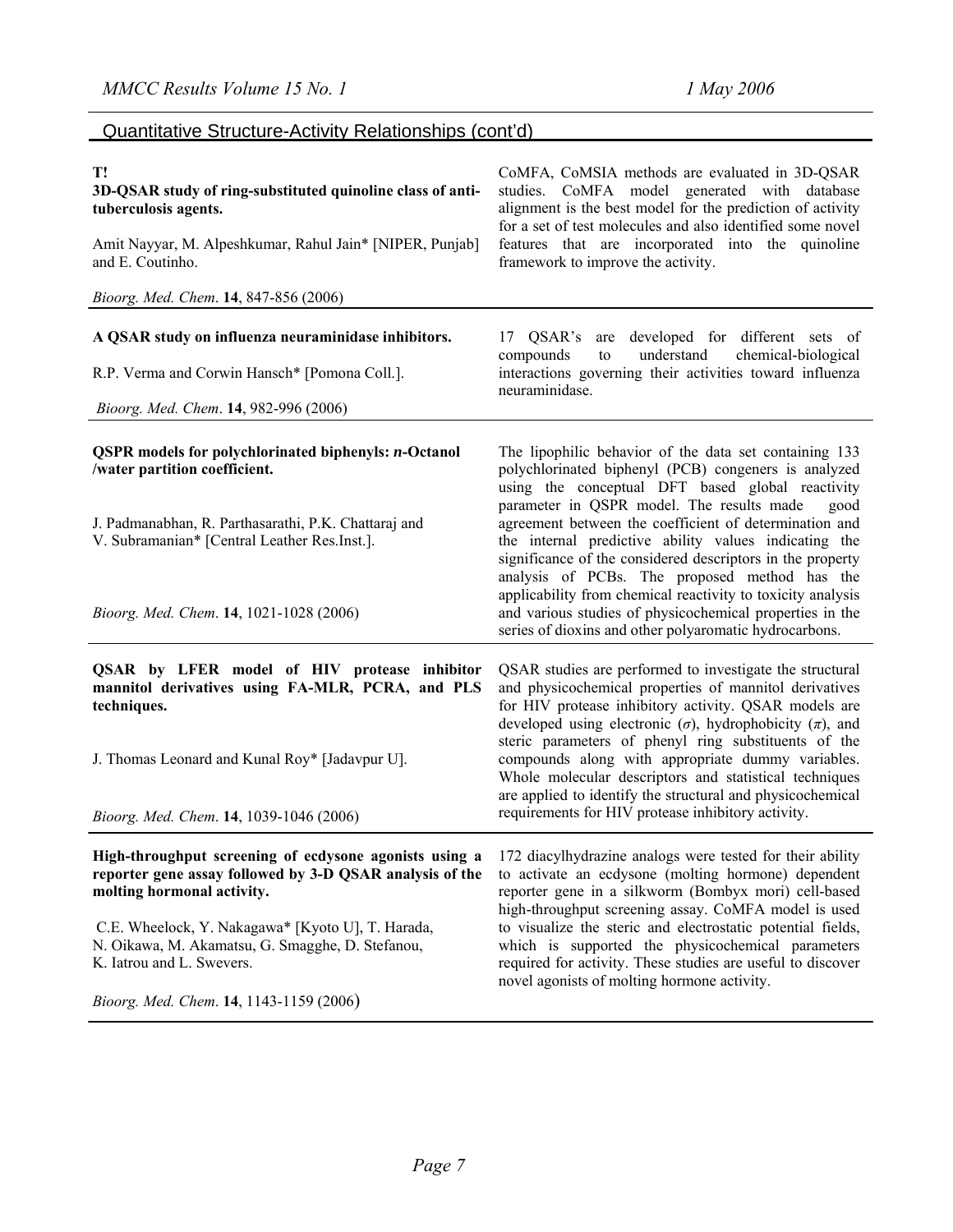| Quantitative Structure-Activity Relationships (cont'd)                                                                                                                                                                                                                               |                                                                                                                                                                                                                                                                                                                                                                                                                                                           |
|--------------------------------------------------------------------------------------------------------------------------------------------------------------------------------------------------------------------------------------------------------------------------------------|-----------------------------------------------------------------------------------------------------------------------------------------------------------------------------------------------------------------------------------------------------------------------------------------------------------------------------------------------------------------------------------------------------------------------------------------------------------|
| <b>QSAR</b> analysis of phenolic antioxidants using MOLMAP<br>descriptors of local properties.<br>S. Gupta* [U Nova de Lisboa], S. Matthew, P.M. Abreu and                                                                                                                           | MOLMAP descriptors applicability is used to describe<br>QSAR with a study of the radical scavenging activity of<br>phenolic<br>naturally<br>occurring<br>antioxidants.<br>47<br>Counterpropagation neural networks are trained with                                                                                                                                                                                                                       |
| J. Aires-de-Sousa.<br>Bioorg. Med. Chem. 14, 1199-1206 (2006)                                                                                                                                                                                                                        | MOLMAP descriptors selected using genetic algorithms<br>to predict antioxidant activity. The model is subsequently<br>validated by the leave-one-out procedure obtaining a $q^2$<br>of 0.71. In this, how MOLMAPs are used for data mining<br>of structural and biological activity data, leading to the<br>extraction of relationships between local properties and<br>activity.                                                                         |
| A!<br>The 3D-QSAR analysis of 4(3H)-quinazolinone derivatives<br>with dithiocarbamate side chains on thymidylate synthase.<br>S. Liu, F. Liu, X. Yu, G. Ding, P. Xu, Jian Cao and Yuyang<br>Jiang* [Tsinghua U].                                                                     | FlexiDock and SCORE2.0 are used to investigate the<br>binding model of 14 antifolates of $4(3H)$ -quinazolinone<br>derivatives with dithiocarbamate side chains. The<br>calculated<br>binding energies of these antifolates<br>complexed with TS and their inhibitory activities are<br>correlated with each other. The robust QSAR model, its                                                                                                            |
| Bioorg. Med. Chem. 14, 1425-1430 (2006)                                                                                                                                                                                                                                              | 3-D contour map, and binding score for these antifolates<br>derived from SCORE2.0 provided the<br>structural<br>optimization of current antifolates.                                                                                                                                                                                                                                                                                                      |
| Understanding the structure-activity and structure-<br>selectivity correlation of cyclic guanine derivatives as<br>phosphodiesterase-5 inhibitors by molecular docking,<br>CoMFA and CoMSIA analyses.<br>Guang-Fu Yang, Hai-Ting Lu, Ying Xiong and Chang-Guo<br>Zhan* [U Kentucky]. | 3D-QSAR and molecular docking are used to study the<br>interaction between PDE5 and PDE6 for a series of (49)<br>cyclic guanine derivatives. CoMFA and CoMSIA were<br>performed to develop QSAR and QSSR models from the<br>conformations of the docking structures to predict the<br>inhibitory activity against PDE5 and the selectivity<br>against PDE6. The results are further useful for rational<br>design and development of more active and more |
| Bioorg. Med. Chem. 14, 1462-1473 (2006)                                                                                                                                                                                                                                              | selective PDE5 inhibitors for the therapeutic treatment of<br>erectile dysfunction.                                                                                                                                                                                                                                                                                                                                                                       |
| 3D<br>QSAR study of hypolipidemic<br>by<br>asarones<br>comparative molecular surface analysis.<br>T. Magdziarz, B. Łozowicka, R. Gieleciak, A. Bąk,<br>J. Polański* [U Silesia] and Z. Chilmonczyk.<br>Bioorg. Med. Chem. 14, 1630-1643 (2006)                                       | CoMSIA is used to develop a 3D-QSAR model for<br>$\alpha$ -asarone derivatives. The results showed that a<br>correlation between the activity of these compounds and<br>the electrosraric potential at the molecular surface. The<br>grid formalism (s-CoMSA) gave the activity of the<br>compound.                                                                                                                                                       |
| A combined approach of docking and 3D QSAR study of<br>β-ketoacyl-acyl carrier protein synthase III (FabH)<br>inhibitors.                                                                                                                                                            | CoMFA and CoMSIA and docking simulations are<br>performed on a series of potent benzoylaminobenzoic<br>acids. Docking studies are employed to position the<br>inhibitors into the FabH active site to determine the                                                                                                                                                                                                                                       |
| A. Ashek and S. Joo Cho* [Korea Inst. of Sci. & Tech.]                                                                                                                                                                                                                               | probable binding conformation. The predicated binding<br>free energy is well agreed with the inhibitory activity.<br>The predictive ability of the models is validated using a<br>set of compounds that were not included in the training                                                                                                                                                                                                                 |
| Bioorg. Med. Chem. 14, 1474 -1482 (2006)                                                                                                                                                                                                                                             | set and progressive scrambling test. Mapping the 3D-<br>QSAR models to the active site of FabH related that some<br>important amino acid residues are responsible for protein-<br>inhibitor interaction.                                                                                                                                                                                                                                                  |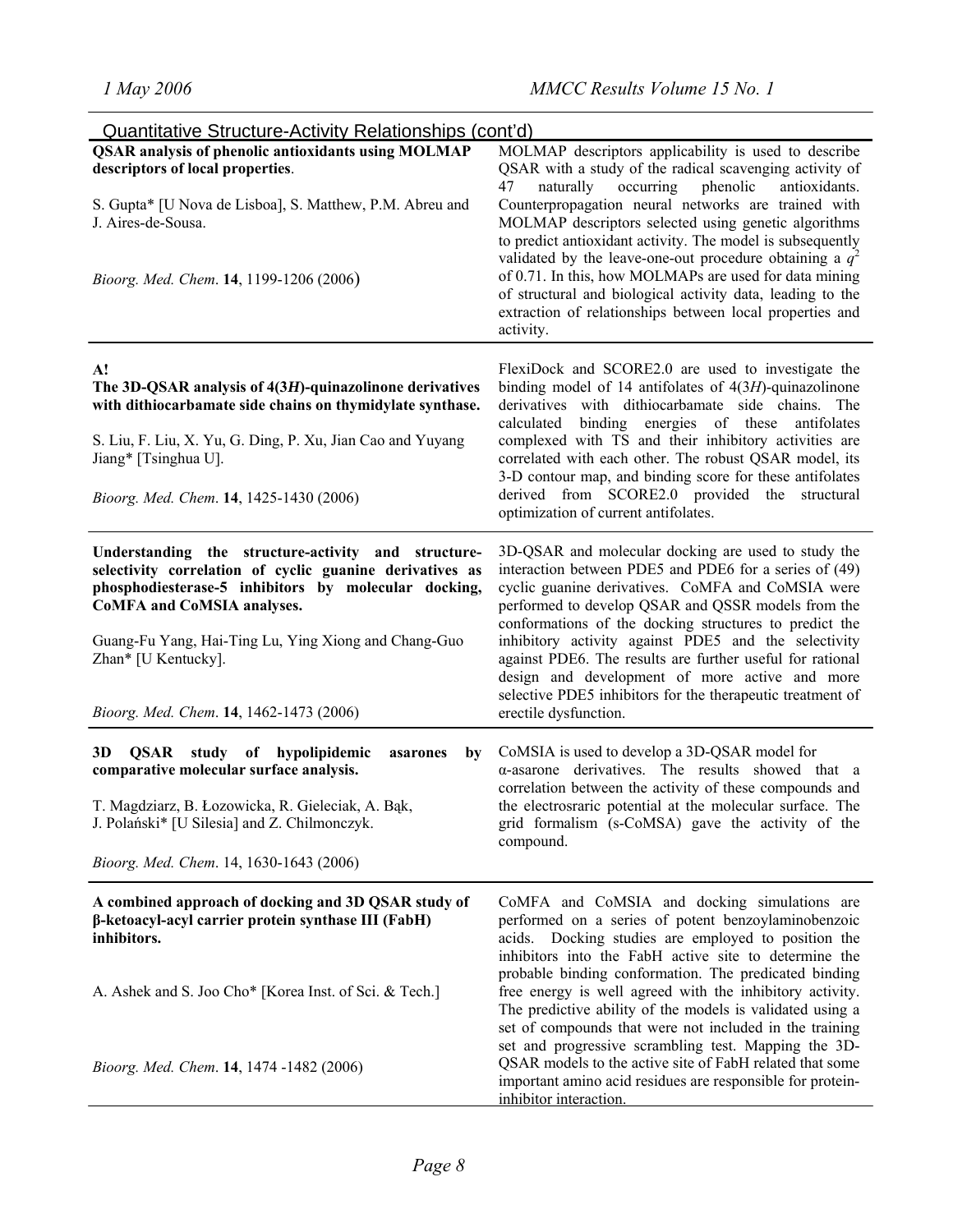extension of linear models, and a direct correspondence

between its parameters.

| <b>Quantitative Structure-Activity Relationships (cont'd)</b>                                                                                                                                                                                                                                      |                                                                                                                                                                                                                                                                                                                                                                                                                                                                            |  |
|----------------------------------------------------------------------------------------------------------------------------------------------------------------------------------------------------------------------------------------------------------------------------------------------------|----------------------------------------------------------------------------------------------------------------------------------------------------------------------------------------------------------------------------------------------------------------------------------------------------------------------------------------------------------------------------------------------------------------------------------------------------------------------------|--|
| 3D-QSAR studies on tripeptide aldehyde inhibitors of<br>proteasome using CoMFA and CoMSIA methods.<br>Yong-Qiang Zhu, Jian-Feng Pei, Zhen-Ming Liu, Lu-Hua Lai,<br>Jing-Rong Cui and Run-Tao Li* [Peking U Health Sci.Cent.].                                                                      | CoMFA and CoMSIA are applied to analyze the binding<br>affinity of a set of tripeptide aldehyde inhibitors of 20S<br>proteasome. These models are validated by a test set of<br>eight molecules that were not included in the training set.<br>The CoMFA and CoMSIA field contour maps are agreed<br>well with the structural characteristics of the binding<br>pocket of β5 subunit of 20S proteasome. The results<br>suggested that the 3D-QSAR models built are further |  |
| Bioorg. Med. Chem. 14, 1483-1496 (2006)                                                                                                                                                                                                                                                            | used for the development of novel inhibitors of 20S<br>proteasome.                                                                                                                                                                                                                                                                                                                                                                                                         |  |
| The development of 3D-QSAR study and recursive<br>partitioning of heterocyclic quinone derivatives with<br>antifungal activity.<br>Su-Young Choi, J. Hong Shin, C. Kyu Ryu, Ky-Youb Nam,<br>K. Tai No and Hea-Young Park Choo* [Ewha Womans U].                                                    | CoMFA is used for a series of compounds. The results<br>are reliable to the prediction of inhibitory activity of a<br>series of compounds. The results are reliable to the<br>prediction of inhibitory activity of a series of compounds.<br>Recursive partitioning is used for the classification of<br>molecules with activity using CART methods.                                                                                                                       |  |
| Bioorg. Med. Chem. 14, 1608-1617 (2006)                                                                                                                                                                                                                                                            |                                                                                                                                                                                                                                                                                                                                                                                                                                                                            |  |
| Anthrax lethal factor protease inhibitors: Synthesis, SAR,<br>and structure-based 3D QSAR studies.<br>S.L. Johnson, D. Jung, Martino Forino, Ya Chen,<br>A. Satterthwait, D.V. Rozanov, A.Y. Strongin, and<br>M. Pellecchia* [Burnham Inst. for Med.Res.].<br>J. Med. Chem. 49, 27-30 (2006)       | A series of compounds are identified that efficiently<br>inhibit anthrax lethal factor (LF) metallo-protease.<br>CoMFA studies are performed and obtained 3D QSAR<br>model, compared with the X-ray structure of the complex<br>between LF and a representative compound. These<br>studies form the basis for the rational design of additional<br>compounds with improved activity and selectivity.                                                                       |  |
| 3D-QSAR studies on cannabinoid CB1 receptor agonists:<br>G-protein activation as biological data.<br>O.M. H. Salo* [U Kuopio], J.R. Savinainen, T. Parkkari,<br>T. Nevalainen, M. Lahtela-Kakkonen, J. Gynther,<br>J.T. Laitinen, T. Järvinen, and Antti Poso.<br>J. Med. Chem. 49, 554-566 (2006) | Automated docking is used to obtain a common<br>alignment of endocannabinoid and classical cannabinoid<br>derivatives. The endocannabinoid headgroup occupies a<br>unique region distinct from the classical cannabinoid<br>structures. Both CoMFA and CoMSIA produce<br>statistically significant models based on the manual<br>alignment and a docking alignment at one receptor<br>conformer.                                                                           |  |
|                                                                                                                                                                                                                                                                                                    |                                                                                                                                                                                                                                                                                                                                                                                                                                                                            |  |
| Soft<br>anticholinergics:<br>Comprehensive<br>quaternary<br>quantitative structure-activity relationship (QSAR) with a<br>linearized biexponential (LinBiExp) model.                                                                                                                               | <b>QSAR</b><br>studies<br>used<br>for<br>quaternary<br>soft<br>are<br>anticholinergics including two distinctly different classes<br>designed on the basis of the soft analogue and the<br>inactive metabolite approaches. Linearized biexponential                                                                                                                                                                                                                        |  |
| P. Buchwald* [IVAX Research Inc.,] and N. Bodor.                                                                                                                                                                                                                                                   | (LinBiExp) model showed a maximum/minimum around<br>a given parameter value but tend to show linearity away<br>from this turning point. LinBiExp represents a natural                                                                                                                                                                                                                                                                                                      |  |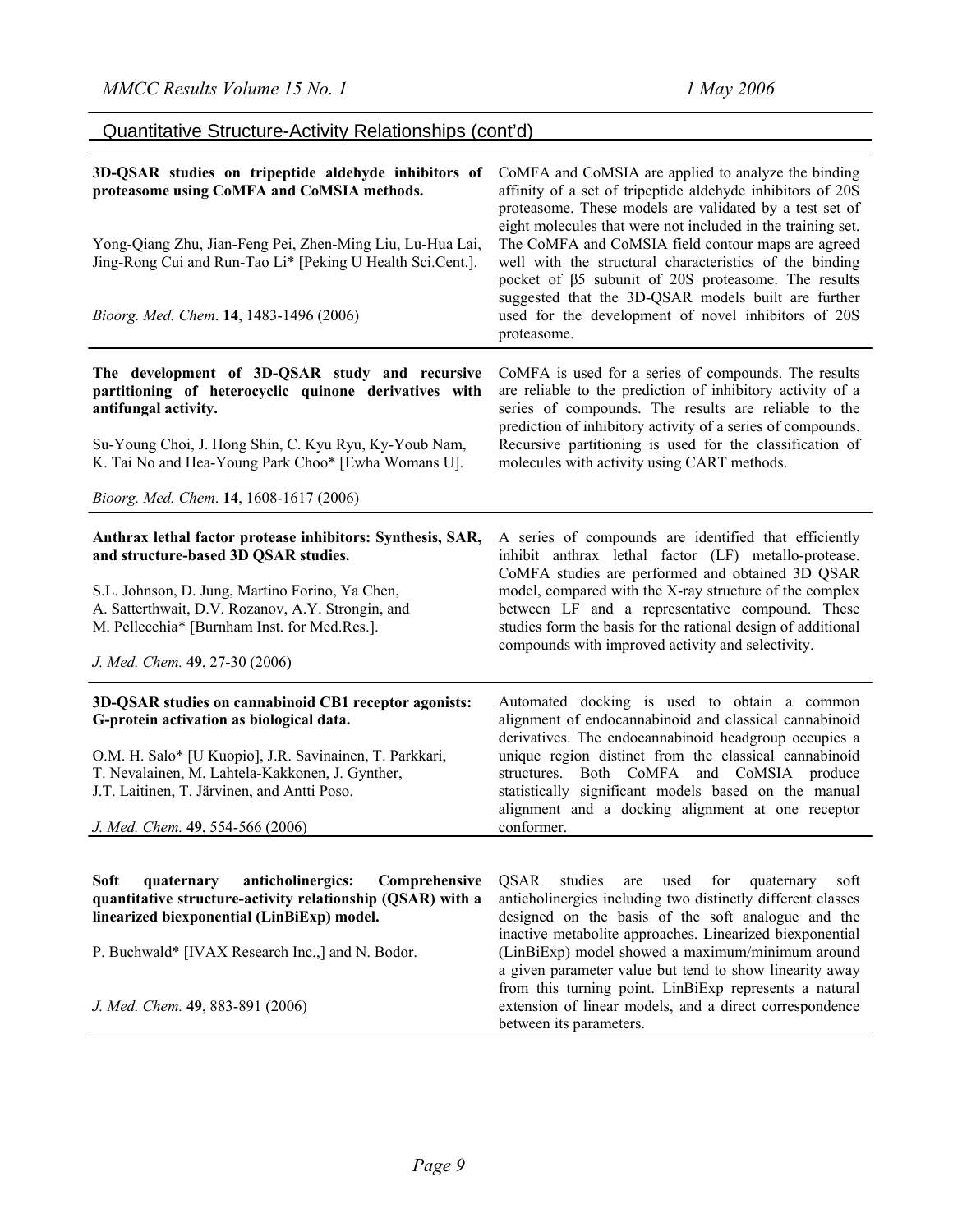## **Host-Guest Systems**

| Incorporation of impurity anions into DSP: Insights into<br>structure and stability from computer modeling.<br>J.L. Lowe* [Curtin U Tech.], A.L. Rohl, J.D. Gale,<br>P.G. Smith, G.M. Parkinson.<br><i>Mol. Sim.</i> , 32, 35-44 (2006). | MM calculations are used to examine the interaction<br>energy between a series of anions and the sodalite<br>framework, as a measure of the affinity of the anions for<br>the sodalite cage. These calculations predicted that the<br>ions have an increased affinity for the cage along the<br>series aluminate, chloride, carbonate, sulfate and<br>hydroxide.                                                                  |
|------------------------------------------------------------------------------------------------------------------------------------------------------------------------------------------------------------------------------------------|-----------------------------------------------------------------------------------------------------------------------------------------------------------------------------------------------------------------------------------------------------------------------------------------------------------------------------------------------------------------------------------------------------------------------------------|
| Some physical properties of the Weeks-Chandler-<br>Andersen fluid.<br>D.M. Heyes* [U Surrey] and H. Okumura.<br><i>Mol. Sim.</i> , 32, 45-50 $(2006)$ .                                                                                  | MD simulations are carried out of some properties of a<br>Weeks-Chandler-Andersen system in its fluid phase. The<br>scaling behaviour of these quantities using reduced<br>variables, such as an effective hard sphere diameter was<br>investigated. It was observed that the infinite frequency<br>Poisson's ratio increases with packing fraction and<br>temperature towards the incompressible fluid limit value<br>of $1/3$ . |

## **Carbon Nanoparticles**

| Directed assembly of carbon nanotubes at liquid-liquid Single-walled carbon nanotubes (SWNT)-enzyme |                                                             |
|-----------------------------------------------------------------------------------------------------|-------------------------------------------------------------|
| Nanoscale conveyors for interfacial<br>interfaces:                                                  | conjugates enhanced the rate of catalysis up to 3 orders of |
| biocatalvsis.                                                                                       | magnitude relative to the rates obtained with native        |
|                                                                                                     | enzymes in similar biphasic systems. The ability to direct  |
| A. Prashanth, S.S. Karajanagi, J.S. Dordick* [Rensselaer]                                           | the assembly of nanotubes at the interface also provides    |
| Polytech. Inst.] and Ravi S. Kane.                                                                  | an attractive route to organizing these nanomaterials into  |
|                                                                                                     | 2D architectures.                                           |

*J. Am. Chem. Soc.,* **128**, 1046 -1047 (2006)

#### 1.2. *Biopolymers*

# **Bioinformatics**

**2D Autocorrelation modeling of the negative inotropic activity of calcium entry blockers using Bayesianregularized genetic neural networks.**  J. Caballero, M. Garriga and M. Fernández\* [U Matanzas]. *Bioorg. Med. Chem*. **14**, 3330-3340 (2006) Autocorrelation vectors in the nonlinear model contained information regarding 2D spatial distributions on the CEB structure of van der Waals volumes, electronegativities, and polarizabilities. A sensitivity analysis of the network inputs pointed out to the electronegativity and polarizability 2D topological distributions at substructural fragments of sizes 3 and 4 as the most relevant features governing the nonlinear modeling of the negative inotropic potency. **Modeling of farnesyltransferase inhibition by some thiol and non-thiol peptidomimetic inhibitors using genetic neural networks and RDF approaches.**  M.P. González, J. Caballero, A. Tundidor-Camba, A.M. Helguera and M. Fernández\* [U Matanzas]. *Bioorg. Med. Chem*. **14**, 200-213 (2006) Radial distribution function descriptors are used in Genetic neural network (GNN) approach to model the inhibition of farnesyltransferase (FT) enzyme by thiol and non-thiol peptidomimetic inhibitors. This model suggested the occurrence of a strong dependence of FT inhibition on the molecular shape and size rather than on electronegativity or polarizability characteristics of the reported inhibitors.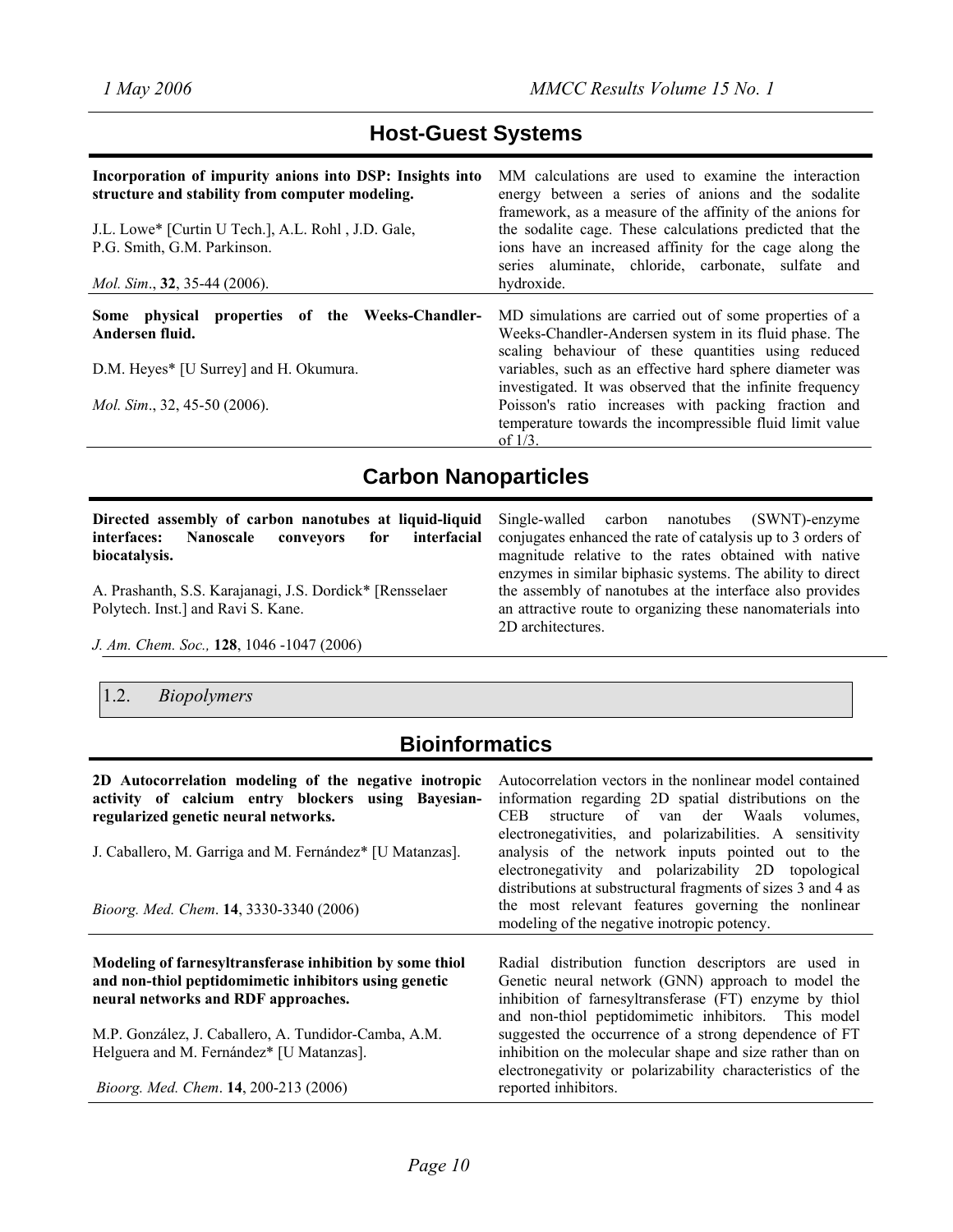Bioinformatics (cont'd) **Modeling of activity of cyclic urea HIV-1 protease inhibitors using regularized-artificial neural networks.**  M. Fernández and J. Caballero\* [U Matanzas]. *Bioorg. Med. Chem*. **14**, 280-294 (2006) HIV-1 protease inhibition and inhibition of HIV replication for 55 cyclic urea derivatives are modeled with Artificial neural networks approach using constitutional and 2D descriptors. The inhibition of HIV replication was dependent on the occurrence of fivemember rings. It was observed that the inhibitors were well distributed regarding its activity levels in a Kohonen self-organizing map built using the input variables of the best non-linear models.

## **Protein Sequence Analysis and Alignment**

**Clustering of domains of functionally related enzymes in the interaction database PRECISE by the generation of primary sequence patterns.** 

M.R. Landon, D.R. Lancia, Jr., K.H. Clodfelter and S. Vajda\* [Boston U].

*J. Mol. Graph. Mod.* 24, 426-433 (2005)

To generate the primary sequence patterns for each poorly aligned cluster in PRECISE to assess the extent to which multi-domain proteins that are incorrectly aligned contributes to poor pair-wise alignments of each cluster member to its representative. The poor alignments in PRECISE are caused most frequently by the misalignment of multi-domain proteins. The generation of primary sequence patterns for the assignment of sequence family membership yields better alignments for the functionally related enzyme clusters in PRECISE than our original alignment algorithm.

## **Protein Secondary Structure**

**Support-vector-machine classification of linear functional motifs in proteins.** 

D. Plewczynski\* [BioInfo Bank Inst.], A. Tkacz, L.S. Wyrwicz, A. Godzik, A. Kloczkowski and L. Rychlewski.

*J.Mol.Mod.* **12,** 459-461 (2006)

Swiss-Prot database is used to build the statistical models for short linear functional motifs in proteins. The query protein sequence is dissected into short overlapping fragments, all segments are represented as vectors. Each vector is then classified by a machine learning algorithm as potentially modifiable or not. A study of the human protein kinase C family as a biological application of this method is presented.

## **Comparative or Homology Modeling**

| A modelling study of a non-concerted hydrolytic<br>cycloaddition reaction by the catalytic antibody H11.<br>R.L. Clark, B.F. Johnston, C.J. Suckling and S.P. Mackay* [U<br>Strathclyde]. | Homology modeling is used to construct H11, to<br>calculate the antibody-ligand complexes in the docking<br>studies. It was found that the hydrolytic nature of H11<br>was due to Glu 95H acting as a catalytic base, and<br>evaluation of the shape complementarity of the proposed<br>antibody-ligand complexes confirmed at a semi-<br>quantitative level. |
|-------------------------------------------------------------------------------------------------------------------------------------------------------------------------------------------|---------------------------------------------------------------------------------------------------------------------------------------------------------------------------------------------------------------------------------------------------------------------------------------------------------------------------------------------------------------|
| Bioorg. Med. Chem. 14, 2674-2683 (2006)                                                                                                                                                   |                                                                                                                                                                                                                                                                                                                                                               |
| Cannabinoid CB2/CB1 selectivity, receptor modeling and<br>automated docking analysis.                                                                                                     | Homology modeling is used to build the 3D-models of<br>the CB1 and CB2 cannabinoid receptors based on the<br>structure of bovine rhodopsin. AUTODOCK used to                                                                                                                                                                                                  |
| T. Tuccinardi, P.L. Ferrarini, C. Manera, G. Ortore,<br>G. Saccomanni, and A. Martinelli* [U di Pisa].                                                                                    | study several ligands into the CB2 model. The results are<br>correlated between the estimated free energy binding and<br>the experimental binding data confirmed the binding                                                                                                                                                                                  |
| J. Med. Chem. 49, 984-994 (2006)                                                                                                                                                          | hypothesis and the reliability of the model.                                                                                                                                                                                                                                                                                                                  |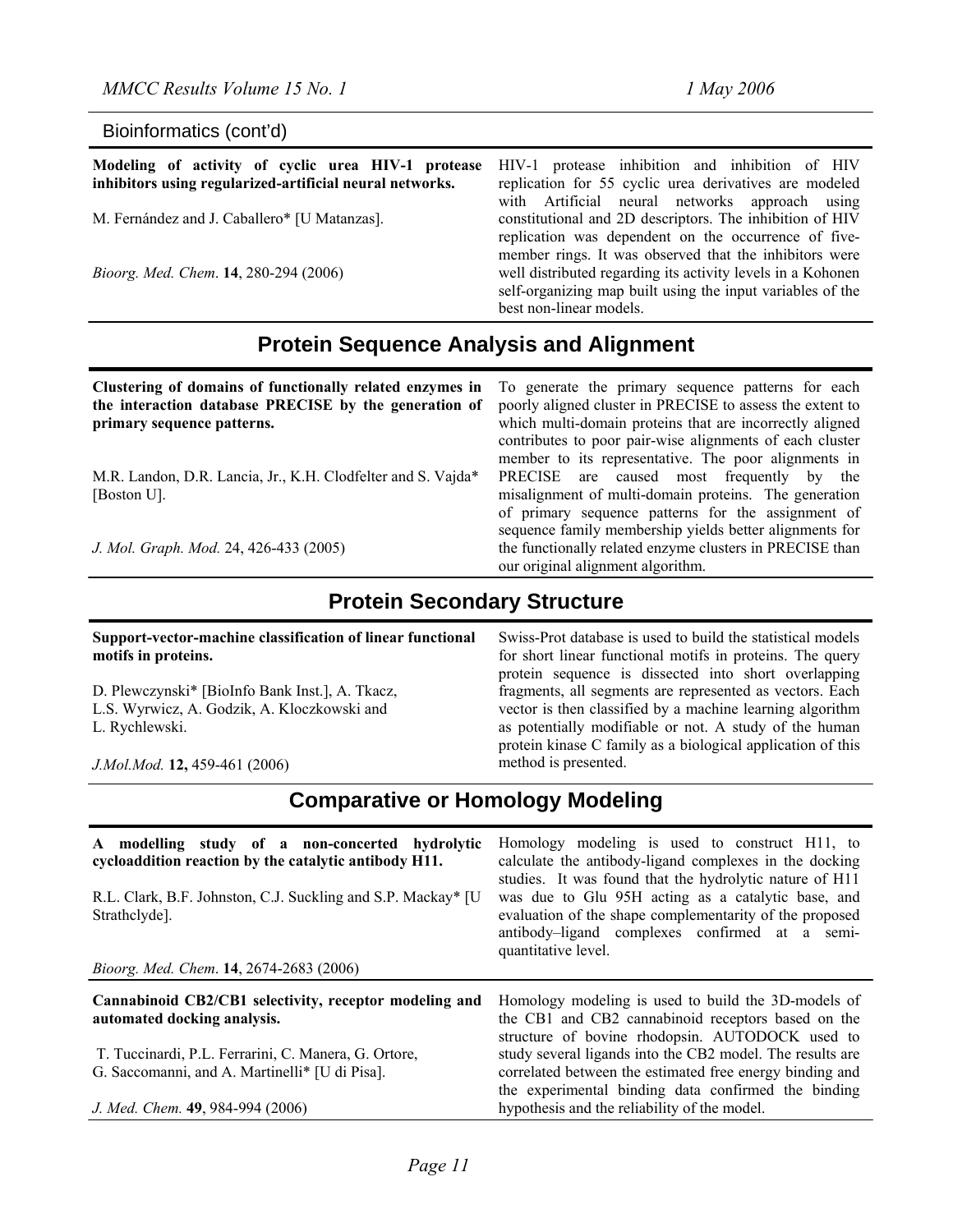| Comparative or Homology modeling (cont'd.)                                                                                                                                                                                                                  |                                                                                                                                                                                                                                                                                                                                                                                                                                                                                                                                                                                                                                                                                                                                                                           |
|-------------------------------------------------------------------------------------------------------------------------------------------------------------------------------------------------------------------------------------------------------------|---------------------------------------------------------------------------------------------------------------------------------------------------------------------------------------------------------------------------------------------------------------------------------------------------------------------------------------------------------------------------------------------------------------------------------------------------------------------------------------------------------------------------------------------------------------------------------------------------------------------------------------------------------------------------------------------------------------------------------------------------------------------------|
| S!<br>New insights about HERG blockade obtained from<br>protein modeling, potential energy mapping, and docking<br>studies.<br>R. Farid* [Schrödinger, Inc.], T. Day, R.A. Friesner and R.A.<br>Pearlstein.<br>Bioorg. Med. Chem. 14, 3160-3173 (2006)      | Homology modeling is used to build the homo-tetrameric<br>pore domain of HERG using the crystal structure of the<br>bacterial potassium channel, KvAP, using Glide and<br>Hydrophilic iso-potential contours<br>Prime programs.<br>define a 'propeller-shaped' volume at the selectivity filter<br>entrance. Hydrophobic contours define a hollow 'crown-<br>shaped' volume located above the 'propeller', whose<br>hydrophobic 'rim' extends along the pore axis between<br>Tyr652 and Phe656. Terfenadine, cisapride, sertindole,<br>ibutilide, and clofilium adopt similar docked poses, in<br>which their N-substituents bridge radially across the<br>interior of the 'crown', and project<br>hollow<br>aromatic/hydrophobic portions into the hydrophobic<br>'rim'. |
| T-cell epitopes of the La/SSB autoantigen: Prediction<br>based on the homology modeling of HLA-DQ2/DQ7 with<br>the insulin-B peptide/HLA-DQ8 complex.<br>A.Kosmopoulou, M.Vlassi, A. Stavrakoudis* [U Ioannina],<br>C.Sakarellos, M. Sakarellos-Daitsiotis. | Homology modeling is used to build DQ2 and DQ7<br>based on the crystal structure of HLA-DQ8, an HLA<br>molecule. The reliability of the modeled DQ2 and DQ7<br>was confirmed by the TINKER. Common and/or similar<br>candidate T-cell epitopes, obtained by comparing three<br>different approaches the Taylor's sequence pattern, the<br>TEPITOPE quantitative matrices, and the MULTIPRED<br>artificial neural network, and the best superposed<br>candidate epitopes were placed into the modeled HLA-<br>DQ2 and DQ7 binding grooves to perform energy                                                                                                                                                                                                                |
| J.Comp.Chem. 27, 1033-1044 (2006)                                                                                                                                                                                                                           | minimization calculations.                                                                                                                                                                                                                                                                                                                                                                                                                                                                                                                                                                                                                                                                                                                                                |

# **Protein Folding**

| Studies of folding and misfolding using simplified models. | Advanced computer simulations are provided the<br>information to understand the biological phenomena. The<br>simplified models are accurate as traditional MD<br>approaches in identifying native conformations of                                              |
|------------------------------------------------------------|-----------------------------------------------------------------------------------------------------------------------------------------------------------------------------------------------------------------------------------------------------------------|
| N.V. Dokholyan* [The U North Carolina]                     | proteins. Protein structure prediction yielded phenomenal<br>accuracy in recapitulating native protein conformations.                                                                                                                                           |
| Curr.Opin.Stru.Biol.16, 79-85 (2006)                       | New studies that utilize the synergy of simplified protein<br>models with all-atom models and experiments yielded<br>novel insights into complex biological processes, such as<br>protein folding, aggregation and the formation of large<br>protein complexes. |

# **Protein Dynamics**

| Flap opening mechanism of HIV-1 protease.      | MD simulations are used to study the mechanism of flap<br>opening and the structure and dynamics of HIV-1 PR                                                                                                                             |
|------------------------------------------------|------------------------------------------------------------------------------------------------------------------------------------------------------------------------------------------------------------------------------------------|
| Gergely Tóth* [Locus Pharm.] and Attila Borics | with semi-open and open flap conformations. The flaps<br>showed complex dynamic behavior as two distinct<br>mechanisms of flap opening and various stable flap                                                                           |
| J. Mol. Graph. Mod. 24, 465-474 (2005)         | conformations were observed during the simulations. It is<br>assumed from the obtained results that such interactions<br>could be responsible for making flap opening a highly<br>sensitive gating mechanism which control access to the |
|                                                | active site.                                                                                                                                                                                                                             |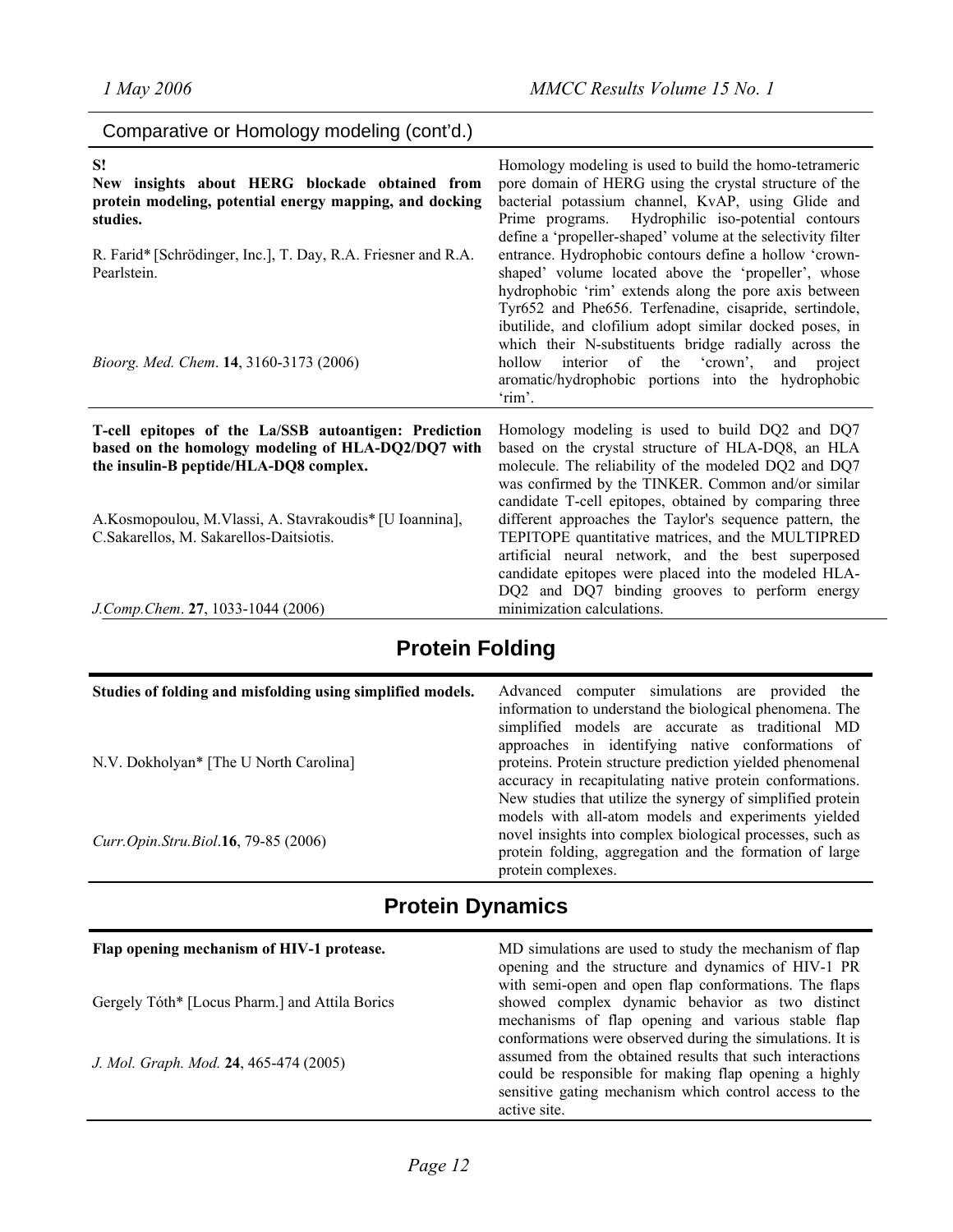polymorphism and crystal growth. The results showed the importance of temperature-dependent entropic contribution to the surface free energies, which is not included in widely used static simulations of surface

#### Protein Dynamics (cont'd)

| Insights into the induced fit mechanism in antithrombin-<br>heparin interaction using molecular dynamics simulations.<br>Hugo Verli and J.A. Guimarães* [U Federal do Rio Grande<br>do Sul].<br>J. Mol. Graph. Mod. 24, 203-212 (2005) | MD simulations are used to describe the interaction<br>between the synthetic pentasaccharide and AT. The<br>results showed a solvent-exposed P1 residue instead of a<br>hided conformation. The results are used to characterize<br>and quantify the interaction of synthetic compounds with<br>AT, predicting its specific capacity to induce<br>conformational changes in AT structure. MD simulations<br>of heparin -AT interactions are proposed as a powerful<br>tool to assist and support drug design of new<br>antithrombotic agents. |
|----------------------------------------------------------------------------------------------------------------------------------------------------------------------------------------------------------------------------------------|-----------------------------------------------------------------------------------------------------------------------------------------------------------------------------------------------------------------------------------------------------------------------------------------------------------------------------------------------------------------------------------------------------------------------------------------------------------------------------------------------------------------------------------------------|
| Molecular dynamics simulations of ligand dissociation                                                                                                                                                                                  | The dissociation is favored via rearrangements in a                                                                                                                                                                                                                                                                                                                                                                                                                                                                                           |
| from thyroid hormone receptors: Evidence of the likeliest                                                                                                                                                                              | mobile part of the LBD comprising H3, the loop between                                                                                                                                                                                                                                                                                                                                                                                                                                                                                        |
| escape pathway and its implications for the design of novel                                                                                                                                                                            | H1 and H2, and nearby β-sheets, contrary to current                                                                                                                                                                                                                                                                                                                                                                                                                                                                                           |
| ligands.                                                                                                                                                                                                                               | models in which the H12 is mostly involved. Dissociation                                                                                                                                                                                                                                                                                                                                                                                                                                                                                      |
| L. Martínez, P. Webb, I. Polikarpov, and M.S. Skaf* [U Sao                                                                                                                                                                             | is favorable through the interaction of the hydrophilic                                                                                                                                                                                                                                                                                                                                                                                                                                                                                       |
| Paulo].                                                                                                                                                                                                                                | part of the ligand with external water molecules,                                                                                                                                                                                                                                                                                                                                                                                                                                                                                             |
| J. Med. Chem. 49, 23-26 (2006)                                                                                                                                                                                                         | suggested strategies to enhance ligand binding affinity.                                                                                                                                                                                                                                                                                                                                                                                                                                                                                      |
| <b>Free Energy</b>                                                                                                                                                                                                                     |                                                                                                                                                                                                                                                                                                                                                                                                                                                                                                                                               |
| Free energies of molecular crystal surfaces by computer                                                                                                                                                                                | A generalized simulation method is described to evaluate                                                                                                                                                                                                                                                                                                                                                                                                                                                                                      |
| simulation: Application to tetrathiophene.                                                                                                                                                                                             | the surface free energies of molecular crystals like                                                                                                                                                                                                                                                                                                                                                                                                                                                                                          |

V. Marcon and Guido Raos\* [Polytech. di Milano].

*J. Am. Chem. Soc.,* **128**, 1408 -1409 (2006)

| Studies on binding free energies and the binding mode by<br>docking and MM-PBSA in gp41-ligand complex. | Autodock is used to dock a small inhibitor (TP1) into the<br>hydrophobic grooves of gp41. The molecular mechanics-     |
|---------------------------------------------------------------------------------------------------------|------------------------------------------------------------------------------------------------------------------------|
| J. J. Tan* [Beijing U of Tech.], R. Kong, W. Z. Chen, C. X.                                             | Poisson Boltzmann surface area method is applied to<br>calculate the binding free energies. It was observed that       |
| Wang.                                                                                                   | only one binding mode is supported by the experimental                                                                 |
| <i>Mol.Sim.</i> 31, 1050-1056 (2006)                                                                    | evidence. The model is used to design more effective<br>HIV-1 inhibitors targeted to the HIV-1 gp41 core<br>structure. |

structure and energetics.

# **Ligand Binding**

| <b>Exploring</b><br>protein-ligand<br>recognition with<br>binding<br>MOAD.                        | The results of mining binding MOAD to map the degree<br>of solvent exposure for binding sites are presented. The<br>most cavities and ligands are well buried in the      |
|---------------------------------------------------------------------------------------------------|---------------------------------------------------------------------------------------------------------------------------------------------------------------------------|
| R.D. Smith, Liegi Hu, J.A. Falkner, M.L. Benson,<br>J.P. Nerothin and H.A. Carlson* [U Michigan]. | complexes are determined. This fits with the common<br>paradigm that a large degree of contact between the                                                                |
|                                                                                                   | ligand and protein is significant in molecular recognition.<br>GoCAV and the GoCAV viewer are the tools are created                                                       |
| J. Mol. Graph. Mod. 24, 414-425 (2005)                                                            | for this study. To share the data and make online dataset<br>more useful to other research groups, an integration is<br>made to the viewer into the Binding MOAD website. |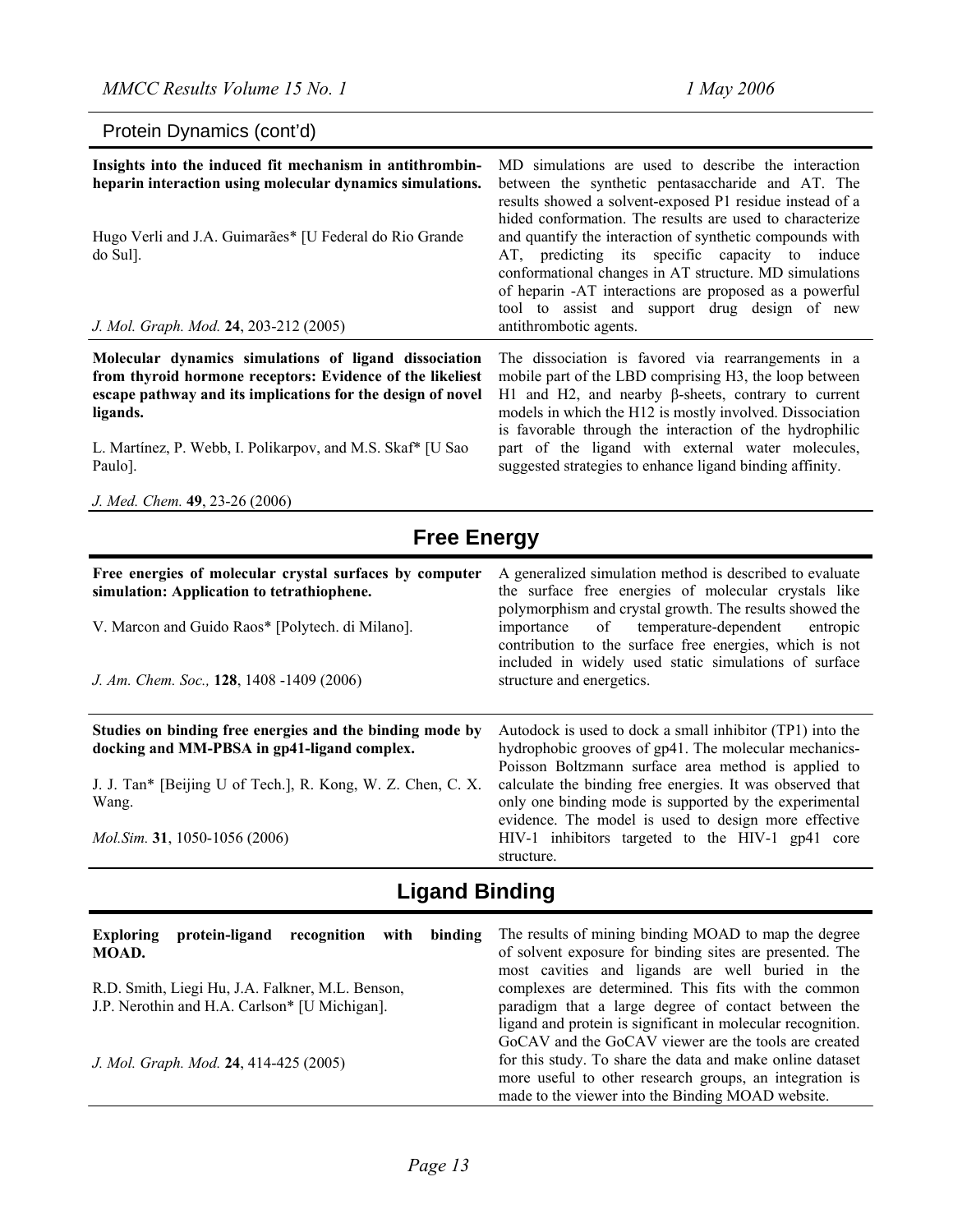| Ligand Binding (cont'd)                                                                                                                                                                                                                |                                                                                                                                                                                                                                                                                                                                                                                                                                                                                                                                                      |  |
|----------------------------------------------------------------------------------------------------------------------------------------------------------------------------------------------------------------------------------------|------------------------------------------------------------------------------------------------------------------------------------------------------------------------------------------------------------------------------------------------------------------------------------------------------------------------------------------------------------------------------------------------------------------------------------------------------------------------------------------------------------------------------------------------------|--|
| The environment of amide groups in protein-ligand<br>complexes: H-bonds and beyond.<br>S. Cotesta* [Novartis] and M. Stahl.<br>J.Mol.Mod. 12, 436-444 (2006)                                                                           | Most of the amide C=O and NH groups at the protein-<br>ligand interface are highly buried within the binding site<br>and involved in H-bonds with corresponding counter-<br>groups. C=O groups show a higher propensity is solvated<br>or embedded in a hydrophobic environment than NH<br>groups do. A small percentage of carbonyl groups is<br>involved in weak hydrogen bonds with CH. Dipolar<br>interactions, involving carbonyl oxygen and electrophilic<br>carbon atoms, such as amide, amidinium, guanidium<br>groups, are also identified. |  |
| Semiempirical comparative binding energy analysis (SE-<br><b>COMBINE</b> ) of a series of trypsin inhibitors.<br>M.B. Peters and K.M. Merz, Jr.* [The Pennsylvania State U].<br>J. Chem. Theory Comput., 2, 383-399, 2006              | SE-COMBINE method is coupled with the comparative<br>binding energy analysis and the semiempirical quantum<br>mechanical method pairwise energy decomposition. This<br>approach is useful to calculate the residue pairwise<br>electrostatic interaction energies. QSAR models are built<br>with the energies as descriptors using partial least<br>squares. The intermolecular interactions between 88<br>benzamidine inhibitors and trypsin and to test the ability<br>of this novel method to predict binding free energies are                   |  |
| Cu, Zn superoxide dismutase: Distorted active site binds<br>substrate without significant energetic cost.<br>R.J.F. Branco, P.A. Fernandes and M.J. Ramos* [U do Porto].<br>Theor.Chem.Accounts., 115, 27-31 (2006)                    | investigated.<br>Distorted geometry is the basis for the catalytic efficiency<br>of the enzyme by allowing substrate binding without<br>extensive geometric reorganization of the copper<br>complex. The results showed that a lower limit for the<br>reorganization energy is calculated here in 22 kcal/mol,<br>slow down the reaction kinetics by more than 13 orders<br>of magnitude, transforming a perfect enzyme into an<br>inefficient one.                                                                                                  |  |
| Matrix metalloproteinase target family landscape: A<br>chemometrical approach to ligand selectivity based on<br>protein binding site analysis.<br>Bernard Pirard* [Aventis Pharma.] and Hans Matter.<br>J. Med. Chem. 49, 51-69 (2006) | Molecular interaction fields are used to characterize the<br>binding sites of 56 matrix metalloproteinase structures<br>and one tumor necrosis factor reconverting enzyme.<br>Consensus principal component analysis is provided the<br>ranking of the six subpockets based on the selective<br>interactions with different MMP's.                                                                                                                                                                                                                   |  |
| S!<br>Protein structures in virtual screening: A case study with<br>CDK2.<br>M.P. Thomas* [Cyclacel Ltd.], C. McInnes, and P.M. Fischer.<br>J. Med. Chem. 49, 92-104 (2006)                                                            | GOLD and Glide are used to dock a set of CDK2<br>inhibitors of known bound pose into 20 different CDK2<br>structures. The numbers of docked poses that reproduced<br>the known pose are reported. Depending on the program<br>and protein structure, 0.3%-96.2% of the ligands docked<br>with the correct pose. It is identified that the volume of<br>the binding site into which the ligands are docked and the<br>exact orientation of the residues forming the binding site.                                                                     |  |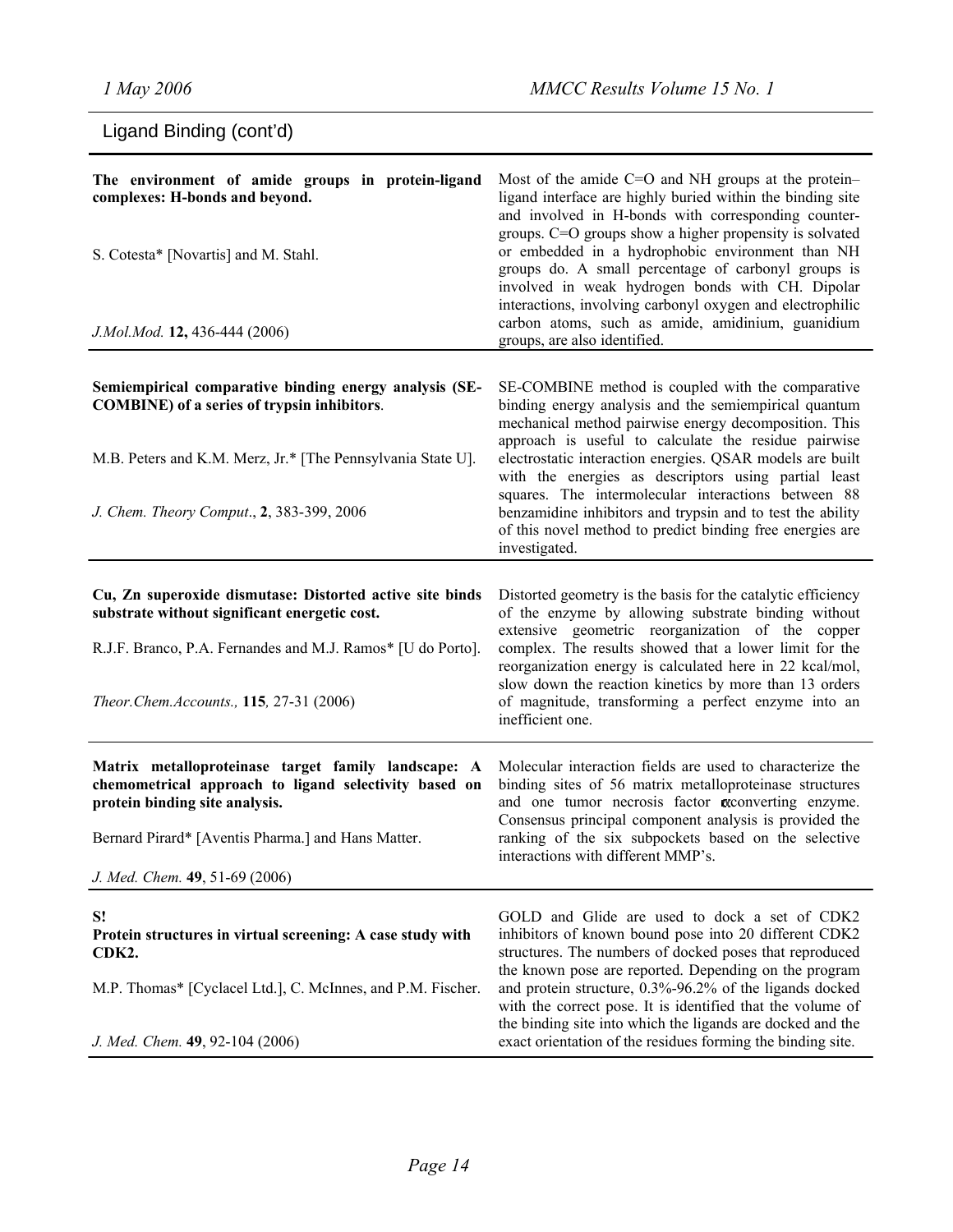Ligand Binding (cont'd)

| Combination of a modified scoring function with two- | AutoDock is used to modify the scoring function of the      |
|------------------------------------------------------|-------------------------------------------------------------|
| dimensional descriptors for calculation of binding   | popular docking program and the involvement of ligand-      |
| affinities of bulky, flexible ligands to proteins.   | based two-dimensional descriptors. QSAR's are derived       |
|                                                      | with good predictive power and the results of lead design   |
| C. Hetényi* [Eotvos Lorand U], G. Paragi, U. Maran,  | are contributed to precise predictions, correct selections, |
| Z. Timár, M. Karelson, and B. Penke.                 | and consequently a higher success rate of rational drug     |
|                                                      | discovery.                                                  |
| J. Am. Chem. Soc., 128, 1233 -1239 (2006)            |                                                             |
| <b>Protein-Protein Interactions</b>                  |                                                             |

**An agent-based system to discover protein-protein interactions, identify protein complexes and proteins with multiple peptide mass fingerprints.** 

Tzong-Yi Lee, Jorng-Tzong Horng**\*** [Nati. Cent. U], Hsueh-Fen Juan, Hsien-Da Huang, Li-Cheng Wu, Meng-Fong Tsai, Hsuan-Cheng Huang.

*J.Comp.Chem*. **27**, 1020-1032 (2006)

An agent-based system is developed, namely AgentMultiProtIdent, which integrated two protein identification tools and a variety of databases storing relations among proteins. This is used to discover protein-protein interactions and protein functional associations, and to identifying protein complexes and proteins with multiple peptide mass fingerprints as input. The system takes Multiple Peptide Mass Fingerprints as a whole in the protein complex or protein identification.

The conformational behavior of ribonuclease Sso7d is studied as a function of chirality of its constituting amino acids. CHARMM force field and MD simulations are

The 3DD-curves, a new 3D graphical representation of DNA sequences, resolves degeneracy completely and is mathematically proved to eliminate circuit formation. This is applicable to a comparison for the mitochondrial sequences belonging to 11 different species based on the

used and both optimized structures are compared.

new 3D graphic representation.

# **Nucleic Acids**

**A study on chirality in biomolecules: the effect of the exchange of L amino acids to D ones in Sso7d ribonuclease.** 

J.J. Ladik\* [Friedrich - Alexander - U – Erlangen] and Z. Szekeres.

*J.Mol.Mod.* **12,** 462-467 (2006)

#### **On 3DD-curves of DNA sequences.**

Y. Zhang\* [Shandong U], B. Liao, K. Ding.

*Mol. Sim*., **32**, 29-34 (2006).

#### *1.3. Polymers*

| Prediction of polyamide properties using quantum-<br>chemical methods and BP artificial neural networks. | Quantitative structure<br>relationships<br>property<br>are<br>determined for glass translation temperatures $(T_g)$ ,                       |
|----------------------------------------------------------------------------------------------------------|---------------------------------------------------------------------------------------------------------------------------------------------|
| Jinwei Gao, Xueve Wang* [Xiangtan U], Xiaobing Li,                                                       | density $(\rho)$ and indices of refraction $(n)$ of the<br>polyamides. All descriptors are calculated from                                  |
| Xinliang Yu and Hanlu Wang.                                                                              | molecular structures at the $B3LYP/6-31G(d)$ level. These<br>models are generated by two methods: multiple linear                           |
| J.Mol.Mod. 12, 513-520 (2006)                                                                            | regression (MLR) and error back-propagation artificial<br>neural networks (BPANN) and are useful to predict $T_g$ , $\rho$<br>and n values. |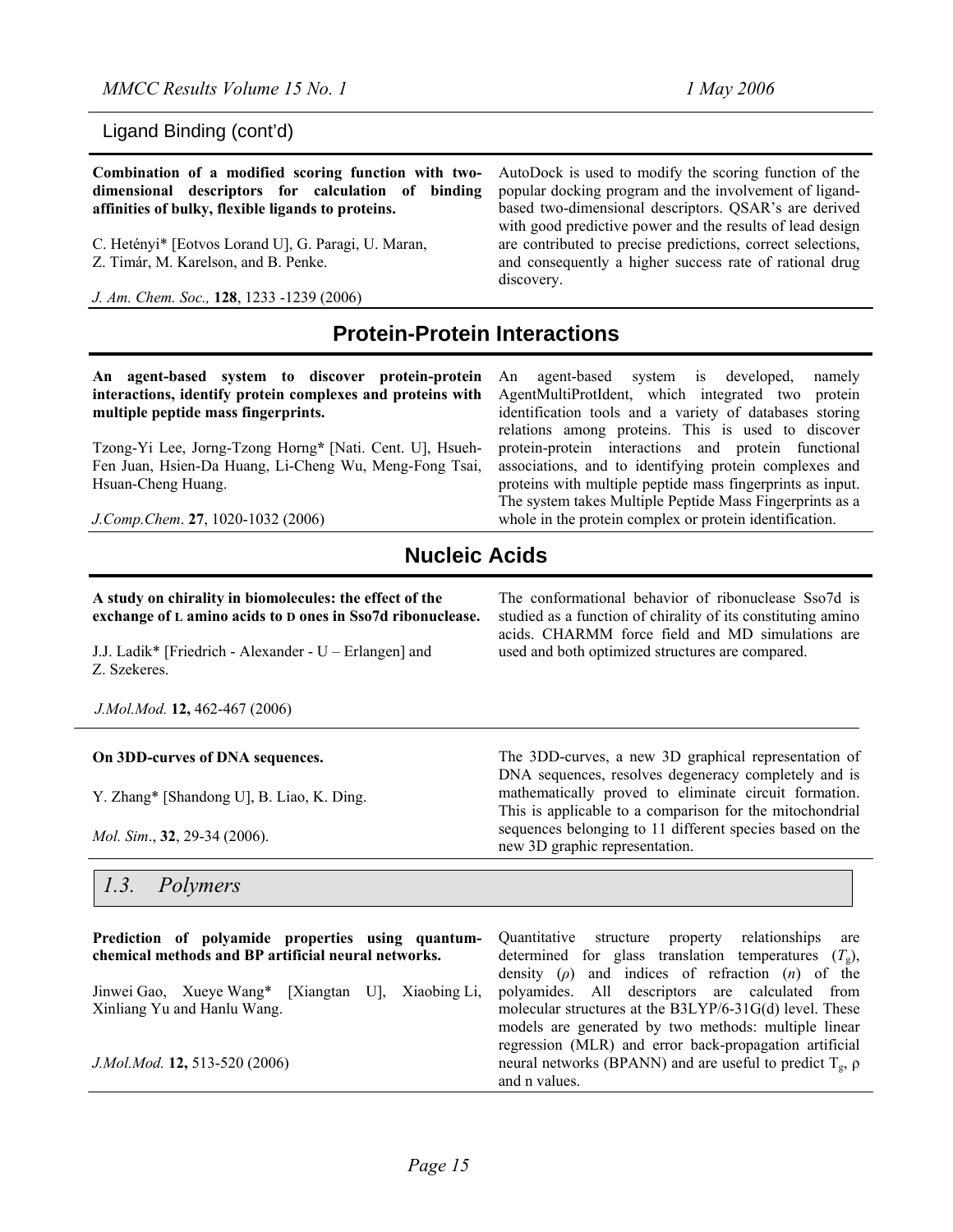| Polymers (cont'd)                                                                                                                                                                                                                      |                                                                                                                                                                                                                                                                                                                                                                                                                                                                                                                                                                                      |
|----------------------------------------------------------------------------------------------------------------------------------------------------------------------------------------------------------------------------------------|--------------------------------------------------------------------------------------------------------------------------------------------------------------------------------------------------------------------------------------------------------------------------------------------------------------------------------------------------------------------------------------------------------------------------------------------------------------------------------------------------------------------------------------------------------------------------------------|
| Calculation of polyamides melting point by quantum-<br>chemical method and BP artificial neural networks.<br>Jinwei Gao, Xueye Wang* [Xiangtan U], Xinliang Yu,<br>Xiaobing Li and Hanlu Wang.<br>J.Mol.Mod. 12, 521-527 (2006)        | B3LYP/6-31G(d) level is used to generate the model by<br>multiple linear regression to determine the QSPR. The<br>number of benzene rings in the backbone chain, the<br>proportion of methylene and acylamino in the backbone<br>chain, the total molecular energy and the atomic charge<br>for the oxygen atom in the acylamino group descriptors<br>Melting-point temperatures<br>considered.<br>for<br>are<br>polyamides are described by molecular chain rigidity and<br>interchain attractive interactions.                                                                     |
| Molecular<br>dynamics simulations<br>polyampholyte<br>of<br>solutions: osmotic coefficient.<br>J. Feng*[East China U of Sci. & Tech.], H. Liu, Y. Hu.<br><i>Mol. Sim.</i> , 32, 51-57 (2006).                                          | MD simulations are used to obtain osmotic coefficients of<br>solutions<br>containing<br>neutral<br><sub>or</sub><br>non-neutral<br>polyampholyte chains with different segment sizes and<br>charged sequences. Molecular thermodynamic model is<br>developed based on chemical association theory where<br>the polyampholyte molecules are modeled as positively<br>and negatively charged hard-sphere chains with a chain<br>length <i>l</i> . The predicted osmotic coefficients by the model<br>well agreed with those obtained from MD simulation for<br>neutral polyampholytes. |
| Periodic and high-temperature disordered conformations<br>of polytetrafluoroethylene chains: An ab initio modeling.<br>M. D'Amore, G. Talarico, and V. Barone* [U of Stud. of<br>Napoli].<br>J. Am. Chem. Soc., 128, 1099 -1108 (2006) | DFT is applied with the proper choice of periodic<br>boundary conditions, functional, basis set, and model<br>system size and validated for saturated polymers such as<br>polyethylene and isotactic/syndiotactic polypropylenes.<br>Poly(tetrafluoroethylene) chains in both regular periodic<br>and disordered conformations is studied. A statistical<br>approach is used to obtain the thermal concentration of<br>defects and to reproduce the thermal behavior of the<br>investigated polymer.                                                                                 |

*1.4. Surfaces, Catalysts, and Material Subjects*

| What role do surfaces play in GB models? A new-<br>generation of surface-generalized born model based on a<br>novel gaussian surface for biomolecules.                       | An efficient algorithm is designed to construct and<br>triangulate the Gaussian surface for large biomolecules<br>with arbitrary shapes, and to compute the various terms<br>required for energy gradients. The Gaussian surface                                                                                                                                                                               |
|------------------------------------------------------------------------------------------------------------------------------------------------------------------------------|----------------------------------------------------------------------------------------------------------------------------------------------------------------------------------------------------------------------------------------------------------------------------------------------------------------------------------------------------------------------------------------------------------------|
| Zhiyun Yu, M.P. Jacobson, R.A. Friesner* [Columbia U].<br>J.Comp.Chem. 27, 72-89 (2006)                                                                                      | showed to better mimic the boundary between the solute<br>and solvent by properly addressing solvent accessibility,<br>as is demonstrated by comparisons with standard<br>Poisson-Boltzmann calculations for proteins of different<br>sizes. The results showed that the surface definition is a<br>dominant contribution to differences between GB and PB<br>calculations, especially if the system is large. |
| A molecular-dynamics simulation study of diffusion of a<br>single model carbonic chain on a graphite (001) surface.<br>H. Yang, Z.-Yuan Lu, Ze-Sheng Li* [Jilin U] and Chia- | MD simulations are used to study the diffusion of a short<br>single carbonic chain on the graphite surface. An<br>abnormal behavior is observed i.e., firstly diffusion<br>coefficient increases, then decreases with increasing                                                                                                                                                                               |
| Chung Sun.<br>J.Mol.Mod. 12, 432-435 (2006)                                                                                                                                  | chain length.                                                                                                                                                                                                                                                                                                                                                                                                  |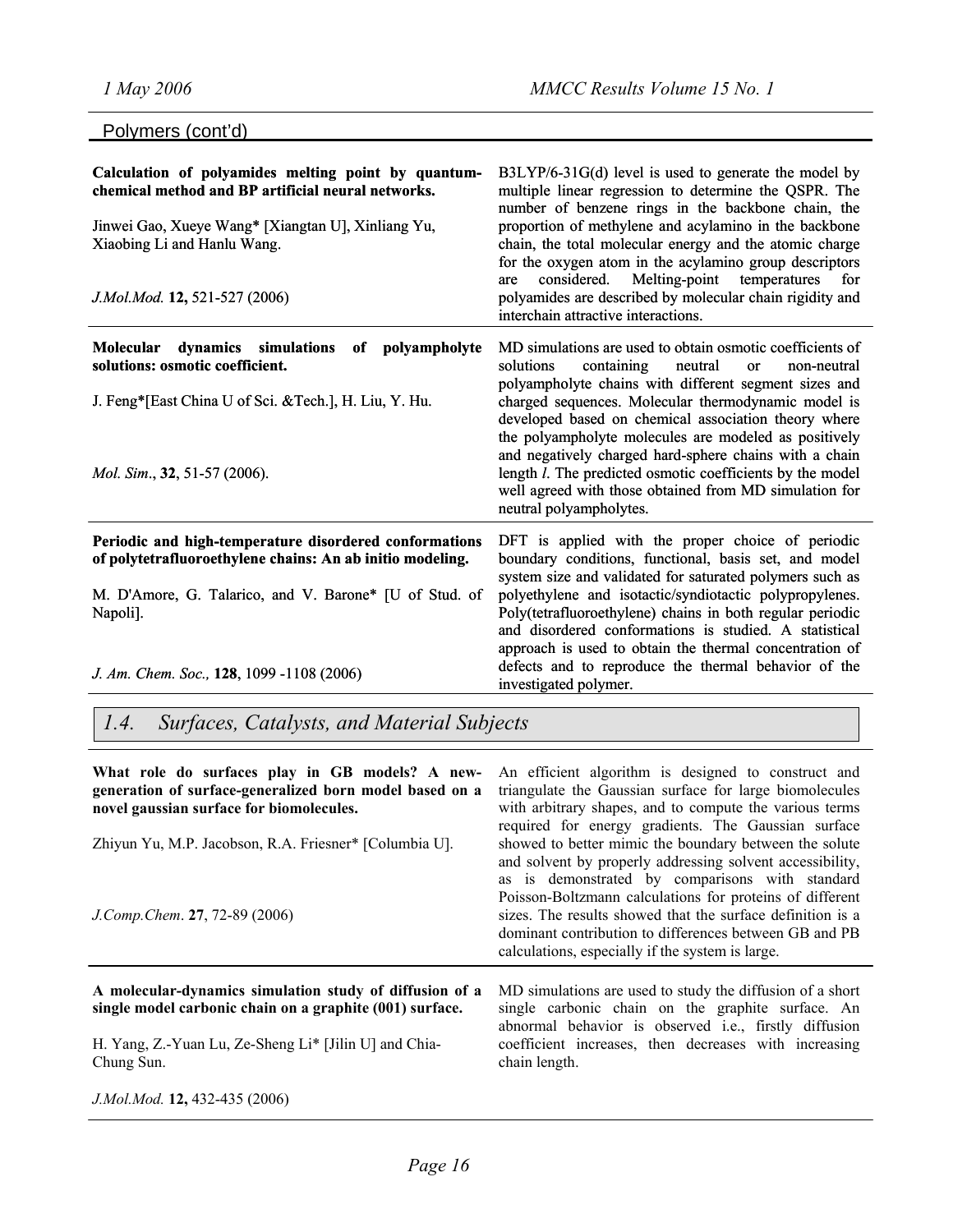Surfaces, Catalysts, and Material Subjects (cont'd)

| Theoretical study of aluminum arsenide clusters:<br>Equilibrium geometries and electronic structures of<br>$Al_nAs_n (n = 1-4).$<br>Yuhui Qu* [Shandong Inst. of Light Indu.], Wanyong Ma,<br>Xiufang Bian, Hongwei Tang and Weixing Tian.<br>J. Mol. Graph. Mod. 24, 167-174 (2005) | DFT is used to investigate the geometry, electronic<br>configurations, harmonic vibrational frequencies and<br>stability of the structural isomers of $Aln Asn$ clusters<br>$(n=1-4)$ . The Al-As bond dominates the structures for<br>many isomers and compared with valence-isoelectronic<br>$Si2n$ , $AlnPn$ and $GanAsn$ clusters of same size, the<br>properties of the aluminum arsenide clusters are<br>analogous to those of their corresponding $Al_nP_n$ , $Si_{2n}$ . The<br>results explained the modification and refinement of Si<br>phase in Al-Si alloy in the molecular level. |
|--------------------------------------------------------------------------------------------------------------------------------------------------------------------------------------------------------------------------------------------------------------------------------------|-------------------------------------------------------------------------------------------------------------------------------------------------------------------------------------------------------------------------------------------------------------------------------------------------------------------------------------------------------------------------------------------------------------------------------------------------------------------------------------------------------------------------------------------------------------------------------------------------|
| Molecular dynamics simulation of shell-symmetric Pd<br>nanoclusters.<br>Y. Pan* [Beijing U of Chem. Tech.], S. Huang, Z. Liu, W.<br>Wang.<br><i>Mol.Sim.</i> 31, 1057-1061 (2006)                                                                                                    | MD simulation with Sutton-Chen many-body potential<br>(SC) is used to study the interaction between the Pd<br>shell-symmetric<br>of<br>cubooctahedron<br>atoms<br>and<br>The<br>nanoclusters.<br>cubooctahedron<br>icosahedron<br>nanocluster melts around 1040 K, much lower than the<br>melting point of bulk Pd system. The icosahedron<br>nanocluster melts around 1070 K. The outer two shells of<br>the shell-symmetric nanocluster melt prior to their<br>homogeneous melting of the whole nanoclusters.                                                                                 |
| Effect of surface roughness on slip flows in hydrophobic<br>and hydrophilic microchannels by molecular dynamics<br>simulation.<br>S.C. Yang* [Chien Kuo Tech.U] and L.B. Fang.<br><i>Mol.Sim.</i> 32, 971-977 (2006)                                                                 | MD simulations are used to investigate the influences of<br>surface roughness on the boundary conditions. The slip<br>boundary condition is strongly depends on the shear rate<br>near the surface. For hydrophobic surfaces, apparent fluid<br>slips are observed on smooth and rough surfaces. It is<br>observed that there is a no-slip boundary condition only<br>when shear rate is low, and partial slip occurs when it<br>exceeds a critical level.                                                                                                                                      |

# **2. METHODOLOGY Quantitative Structure-Activity Relations**

| <b>QSPR</b> analysis for infinite dilution activity coefficients of<br>organic compounds.<br>K. Tämm* [Tartu U] and P. Burk.<br>J.Mol.Mod. 12, 417-421 (2006) | CODESSA PRO program is used for QSAR studies and<br>molecular descriptors are correlated with the activity<br>coefficients. The fractional partial negative surface area<br>and the count of hydrogen donor sites describe the<br>dilution process in ILs. |
|---------------------------------------------------------------------------------------------------------------------------------------------------------------|------------------------------------------------------------------------------------------------------------------------------------------------------------------------------------------------------------------------------------------------------------|
| Insight into the structural requirements of urokinase-type<br>plasminogen activator inhibitors based on 3D QSAR<br>CoMFA/CoMSIA models.                       | CoMFA/CoMSIA techniques are performed<br>to<br>investigate the structural requirements for substrates and<br>derive a predictive model that is used for the design of<br>novel uPA inhibitors. 3D QSAR models were derived for                             |
| B.A. Bhongade and A.K. Gadad* [The West Indies U]                                                                                                             | 2-pyridinylguanidines, 4-aminoarylguanidines and 4-<br>aminoarylbenzamidines, thiophene-2-carboxamindines,<br>2-naphthamidines, and 1-isoquinolinylguanidines. 3D                                                                                          |
| J. Med. Chem. 49, 475-489 (2006)                                                                                                                              | contour maps generated from these models were analyzed<br>individually, provides the regions in space where<br>interactive fields may influence the activity.                                                                                              |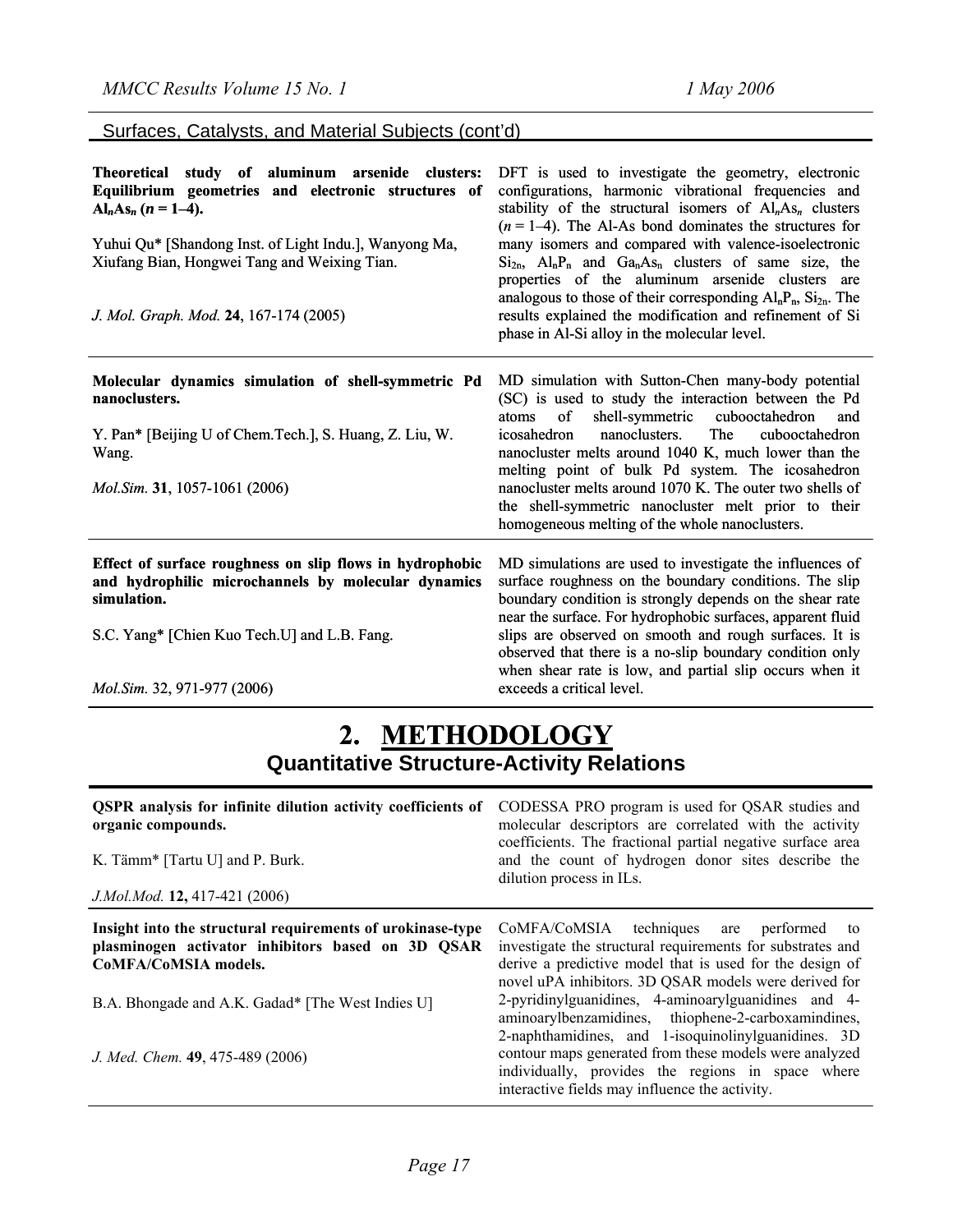# **Conformational Search and Analysis**

| Study of peptide conformation in terms of the The atom-bond electronegativity equalization method<br><b>ABEEM/MM</b> method. | fused into molecular mechanics (ABEEM/MM) model is                                                                                                                    |
|------------------------------------------------------------------------------------------------------------------------------|-----------------------------------------------------------------------------------------------------------------------------------------------------------------------|
| Zhong-Zhi Yang* [Liaoning Normal U], Qiang Zhang.                                                                            | applied to study of the polypeptide conformations. The<br>Lennard-Jones and torsional parameters were optimized<br>to consistent with the ABEEM/MM fluctuating charge |
| $J. Comp. Chem. 27, 1-10 (2006)$                                                                                             | electrostatic potential.                                                                                                                                              |

# **Potentials and Parameters**

| Reparameterized Austin Model-1 for quantitative<br>structure-property relationships in liquid media.<br>D.A. Dobchev and M. Karelson* [Tallinn U of Tech].<br>J.Mol.Mod. 12, 503-512 (2006)                                                                                                                | QSPR equation is obtained for the b.p's of organic<br>compounds for the one-electron resonance integral<br>parameters ( $\beta_s$ and $\beta_p$ ) and core-core repulsion atomic<br>parameters $\alpha$ were obtained for the elements H, C, N, O,<br>Cl and Br. The QSPR equation employs two molecular<br>descriptors, a bulk cohesiveness descriptor, and the area-<br>weighted surface charge of hydrogen-bonding donor<br>atom(s) in the molecule. The new parameters were tested<br>on the critical temperatures of 165 organic compounds. |
|------------------------------------------------------------------------------------------------------------------------------------------------------------------------------------------------------------------------------------------------------------------------------------------------------------|--------------------------------------------------------------------------------------------------------------------------------------------------------------------------------------------------------------------------------------------------------------------------------------------------------------------------------------------------------------------------------------------------------------------------------------------------------------------------------------------------------------------------------------------------|
| parameter optimization using simulated<br>Molecular<br>annealing and evolutionary algorithm techniques in a<br>quantum parametric method (CATIVIC).<br>M. Sánchez*[IUT Federico Rivero-Palacio], L.S. Rodríguez,<br>G. Larrazabal, L. Galean, N. Bello, F. Ruette.<br><i>Mol. Sim.</i> , 32, 65-70 (2006). | The parametric quantum chemistry method (CATIVIC) is<br>applied with simulated annealing (SA) and evolutionary<br>algorithm (EA) techniques for optimization of parameters<br>for a set of organic and gold clusters. The results showed<br>that EA is more efficient than SA and are having some<br>differences in the set of parameters.                                                                                                                                                                                                       |
| Ab initio calculations of intramolecular parameters for a<br>class of arylamide polymers.<br>V. Satyavani* [U Pennsylvania], I. Ivanov, K. Spiegel,                                                                                                                                                        | MD simulations are used to study the zwitterionic form<br>of the dipeptide glycine-alanine in water focussed on<br>solvation and electrostatic properties. The results showed<br>that the solvation pattern is similar for all methods used                                                                                                                                                                                                                                                                                                      |

V. Pophristic, M.L. Klein.

*J.Comp.Chem*. **27**, 693-700 (2006)

that the solvation pattern is similar for all methods used for most atoms in the dipeptide, like the carboxy and aminoterminii, and the backbone amid NH group.

# **Solvation Energy**

| Linear interaction energy models for $\beta$ -secretase (BACE)<br>inhibitors: Role of van der Waals, electrostatic, and<br>continuum-solvation terms. | The computed interaction energies of a series of $\beta$ -<br>secretase (BACE) inhibitors in terms of van der Waals,<br>coulombic, and continuum-solvation contributions to<br>ligand binding are studied. The effect of different |
|-------------------------------------------------------------------------------------------------------------------------------------------------------|------------------------------------------------------------------------------------------------------------------------------------------------------------------------------------------------------------------------------------|
| B.A. Tounge, R. Ramkumar, E.W. Baxter, A.B. Reitz and                                                                                                 | protonation states of the protein and ligands are                                                                                                                                                                                  |
| C. H. Reynolds* [Johnson & Johnson Pharm.].                                                                                                           | systematically studied. It was find out that the binding<br>affinities are relatively insensitive to the protonation state<br>of the protein when neutral ligands are considered. The                                              |
| J. Mol. Graph. Mod. 24, 475-484 (2005)                                                                                                                | best models are obtained when the protein is judiciously<br>charged and the potentially charged ligands are treated as<br>neutral.                                                                                                 |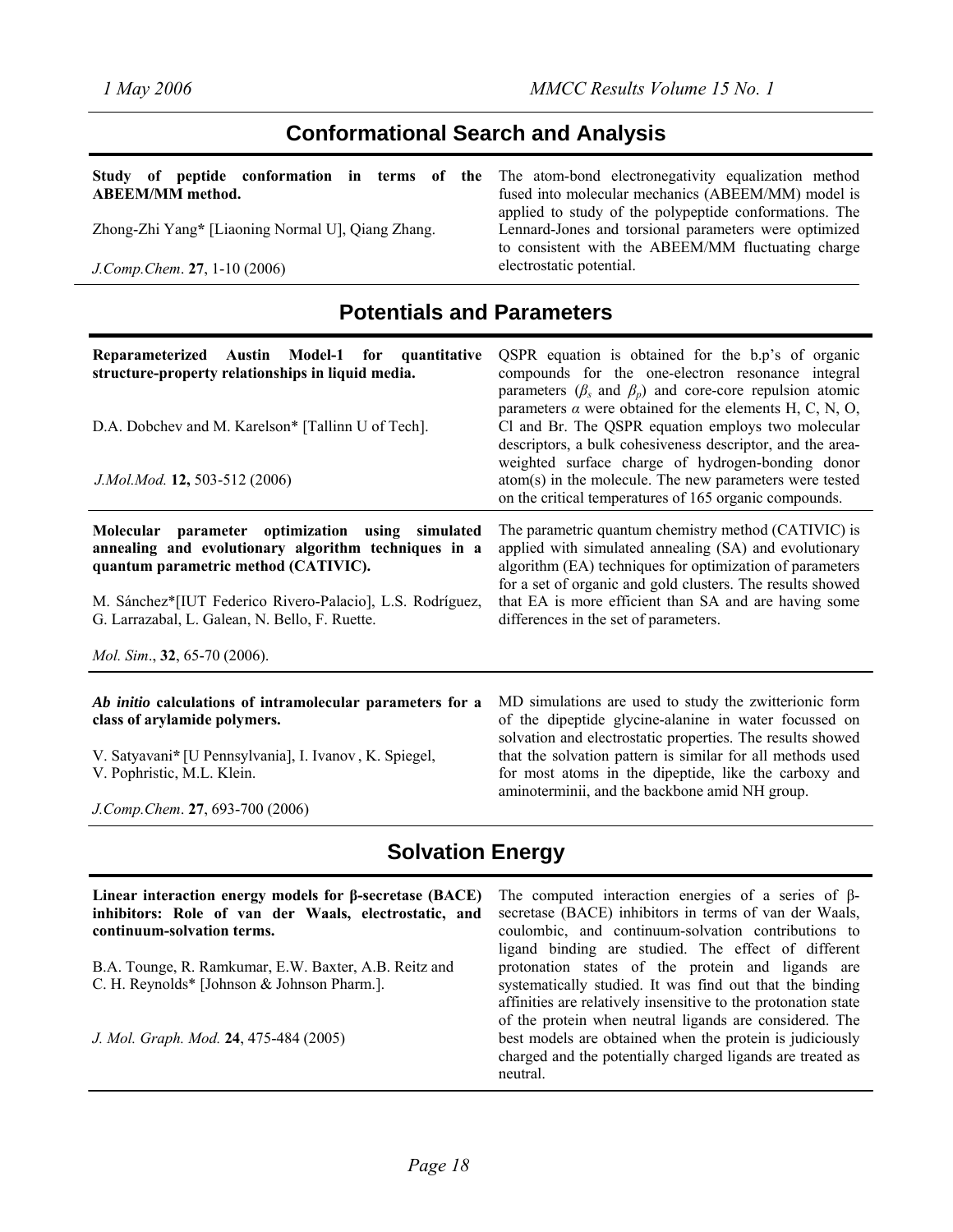## **Molecular Dynamics**

| The simulation of imidazolium-based ionic liquids.<br>P. A. Hunt* [Imperial Coll.]<br><i>Mol. Sim.</i> , $32$ , 1-10 (2006). | Design and development of force fields for the simulation<br>of imidazolium-based ionic liquids is presented. The<br>efficacy of these models is assessed with respect to the<br>prediction of structural and dynamical properties and<br>compared with <i>ab initio</i> molecular dynamics studies. |
|------------------------------------------------------------------------------------------------------------------------------|------------------------------------------------------------------------------------------------------------------------------------------------------------------------------------------------------------------------------------------------------------------------------------------------------|
| Molecular dynamics simulation of Henry's constant of<br>argon, nitrogen, methane and oxygen in ethylene oxide.               | simulations are used to calculate the Henry's<br>MD.<br>constants and solubilities of a range of small non-polar<br>molecules in ethylene oxide. The results showed that the                                                                                                                         |
| M. Krishnamurthy* [Illinois U at Chicago], S. Murad, J. D.<br>Olson.                                                         | method is reliable for polar-nonpolar sytems, and<br>validated for several gases. It is observed that for gas<br>solubilities, small diatomics are effectively approximated                                                                                                                          |
| <i>Mol. Sim.</i> , 32, 11-16 (2006).                                                                                         | by central Lennard-Jones potential models.                                                                                                                                                                                                                                                           |

# **Monte-Carlo Simulation**

| Monte Carlo simulations of biomolecules: The MC<br>module in CHARMM. | Implementation of CHARMM with general and flexible<br>Monte Carlo module is described. Sampling is enhanced<br>noncanonical acceptance criteria, automatic<br>by       |
|----------------------------------------------------------------------|------------------------------------------------------------------------------------------------------------------------------------------------------------------------|
| Jie Hu, Ao Ma, A.R. Dinner* [U Chicago],                             | optimization of step sizes, and energy minimization. A<br>systematic procedure for improving MC move sets is<br>introduced and applied to simulations of two peptides. |
| J.Comp.Chem. 27, 203-216 (2006)                                      | The resulting move sets allow MC to sample the<br>configuration spaces of these systems much more rapidly<br>than Langevin dynamics.                                   |

# **Free Energy Methods**

**QM/MM free-energy perturbation compared to thermodynamic integration and umbrella sampling: Application to an enzymatic reaction**.

J. Kästner, H. Martin Senn, Stephan Thiel, Nikolaj Otte, and Walter Thiel\* [Max-Planck-Inst.]

*J. Chem. Theory Comput*., **2**, 452-461, 2006

QM/MM integrated free energy perturbation method is used to calculate the free-energy profile of the hydroxylation reaction in the enzyme *p*-hydroxybenzoate hydroxylase. The results of QM/MM-FEP for PHBH are in good agreement with those of thermodynamic integration and umbrella sampling.

| Computation of hydration free energies of organic solutes<br>with an implicit water model.   | A new method combines a conventional polarizable<br>continuum model computation for the electrostatic<br>component $\Delta G_{\text{el}}$ of $\Delta G_{\text{solv}}$ and a specially detailed                                                                                                                                                                                                                                   |
|----------------------------------------------------------------------------------------------|----------------------------------------------------------------------------------------------------------------------------------------------------------------------------------------------------------------------------------------------------------------------------------------------------------------------------------------------------------------------------------------------------------------------------------|
| M.V. Basilevsky, I.V. Leontyev, S.V. Luschekina*<br>[Algodign], O.A. Kondakova, V.B. Sulimov | algorithm for treating the complementary non-<br>electrostatic contributions $\Delta G_{\text{nel}}$ . The special features are<br>two different cavities are used for treating $\Delta G_{\rm el}$ and $\Delta$<br>$G_{\text{nel}}$ , the cavitation component of $\Delta G_{\text{nel}}$ is taken to be<br>proportional to the volume of the large cavity, in the<br>treatment of van der Waals interactions, all solute atoms |
| J.Comp.Chem. 27, 552-570 (2006)                                                              | are counted explicitly.                                                                                                                                                                                                                                                                                                                                                                                                          |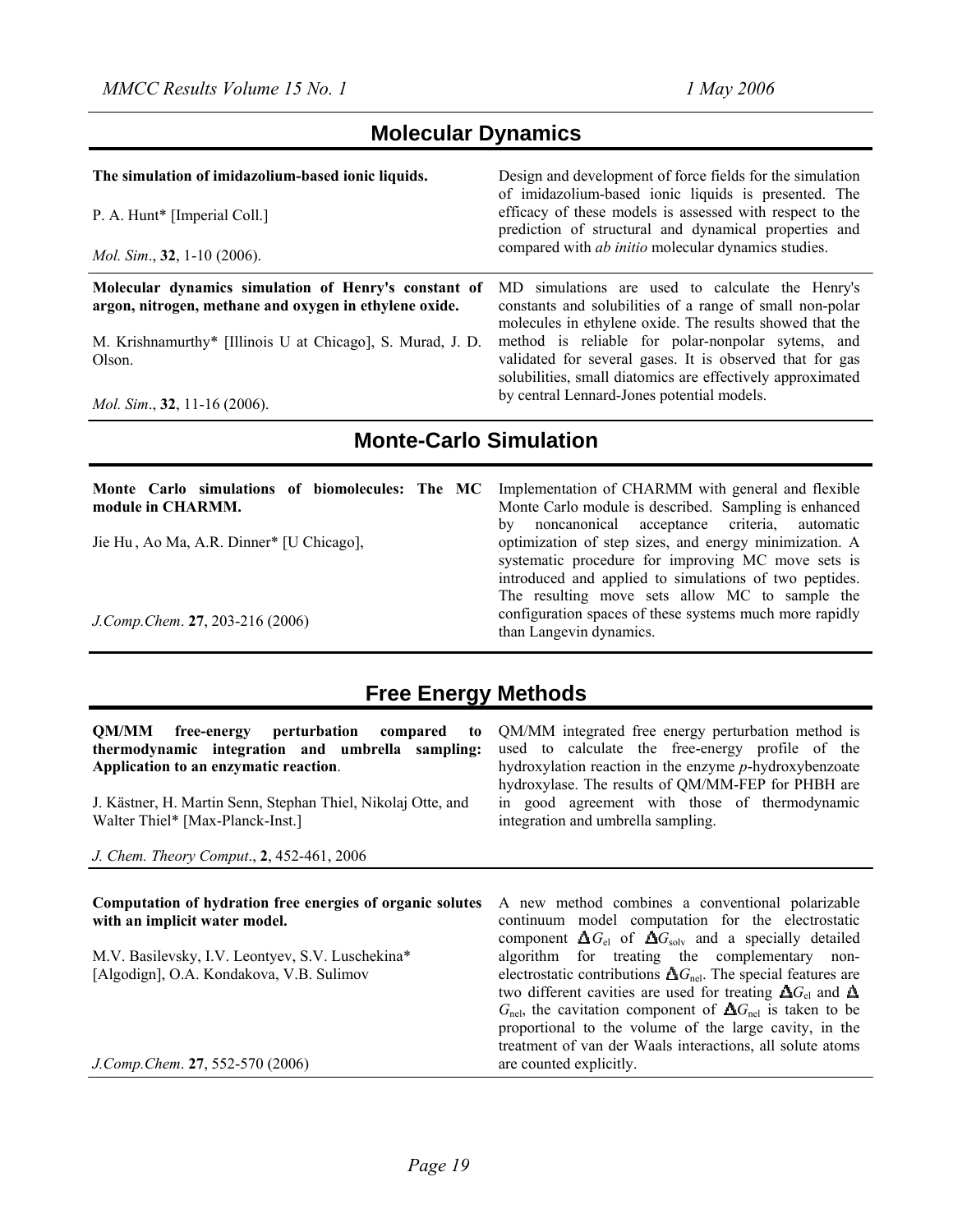| QM/MM                                                                                                                                                                                                                                                                                                 |                                                                                                                                                                                                                                                                                                                                                                                                                                                                                                                                                                                        |  |
|-------------------------------------------------------------------------------------------------------------------------------------------------------------------------------------------------------------------------------------------------------------------------------------------------------|----------------------------------------------------------------------------------------------------------------------------------------------------------------------------------------------------------------------------------------------------------------------------------------------------------------------------------------------------------------------------------------------------------------------------------------------------------------------------------------------------------------------------------------------------------------------------------------|--|
| Density functional computations of enantioselective<br>alkynylation of aldehyde catalyzed by chiral zinc(II)-<br>complexes.<br>Q. Meng,<br>Ming Li* [Southwest-China Normal U]<br>and<br>J. Zhang<br>J.Mol.Mod. 12, 494 -502 (2006)                                                                   | DFT is used to study the alkynylation of aldehyde<br>catalyzed by chiral zinc(II)-complexes. B3LYP/6-<br>$31G(d,p)$ level is used to optimized all the structures and<br>to obtain more exact energies, geometries. The chirality-<br>determining step for the alkynylation was the formation<br>of the catalyst-ethanol complexes and the transition<br>states for this step involved a six-membered ring.                                                                                                                                                                            |  |
| Path integral simulations of proton transfer reactions in<br>aqueous solution using combined QM/MM potentials.<br>D. Thomas Major, M. Garcia-Viloca, and Jiali Gao* [U<br>Minnesota].<br>J. Chem. Theory Comput., 2, 236-245, 2006                                                                    | A combined QM/MM method is used to study the<br>convergence of the bisection method for two proton-<br>transfer reactions in aqueous solution at room<br>temperature. The first reaction involves the symmetrical<br>proton transfer between an ammonium ion and an<br>ammonia molecule, and the second reaction is the<br>ionization of nitroethane by an acetate ion. It was<br>observed that a sufficient number of polymer beads along<br>with a large number of configurations to achieve<br>convergence.                                                                         |  |
| Ab initio quantum mechanical charge field (QMCF)<br>molecular dynamics: A QM/MM - MD procedure for<br>accurate simulations of ions and complexes.<br>B.M. Rode*[U Innsbruck], T.S. Hofer, B.R. Randolf,<br>C.F. Schwenk, D. Xenides and V. Vchirawongkwin.<br>Theor.Chem.Accounts., 115, 77-85 (2006) | The new formalism is tested with some hydrated ions, for<br>conventional ab initio QM/MM<br>which accurate<br>simulations are performed, the comparison shows<br>equivalence and in some aspects superiority of the new<br>method. This simulation procedure does not require any<br>tedious construction of two-and three-body interaction<br>potentials inherent to conventional QM/MM approaches,<br>it opens the straightforward access to ab initio molecular<br>dynamics simulations of any kind of solutes, such as<br>metal complexes and other composite species in solution. |  |
| Catalytic mechanism and product specificity of the histone<br>lysine methyltransferase SET7/9: An ab initio QM/MM-<br>FE study with multiple initial structures.<br>Po Hu and Yingkai Zhang* [New York U]                                                                                             | Ab initio QM/MM free energy calculations and MD<br>simulations are used to investigate the reaction<br>mechanism and product specificity of histone lysine<br>methyltransferase SET7/9. The methyl-transfer reaction<br>catalyzed by SET7/9 is a typical in-line $S_N2$ nucleophilic<br>substitution reaction with a transition state of 70%<br>dissociative character. The results showed the product                                                                                                                                                                                 |  |
| J. Am. Chem. Soc., 128, 1272 -1278 (2006)                                                                                                                                                                                                                                                             | specificity of SET7/9 as a monomethyltransferase is<br>achieved by disrupting the formation of near-attack<br>conformations for the dimethylation reaction.                                                                                                                                                                                                                                                                                                                                                                                                                            |  |

# **Comparative or Homology Modeling**

| Three-dimensional models of histamine $H_3$ receptor<br>antagonist complexes and their pharmacophore. | Homology modeling is used to build the $H_3$ receptor<br>based on the X-ray structure of bovine rhodopsin. MD                                                                   |
|-------------------------------------------------------------------------------------------------------|---------------------------------------------------------------------------------------------------------------------------------------------------------------------------------|
| F.U. Axe* [Axe Consult. Services], S.D. Bembenek and<br>Sándor Szalma                                 | simulations are applied and a pharmacophore model is<br>calculated by mapping the features common to three<br>active compounds three-dimensionally in space. The H <sub>3</sub> |
|                                                                                                       | antagonist pharmacophore consists of two protonation<br>sites connected by a central aromatic ring or hydrophobic                                                               |
| J. Mol. Graph. Mod. 24, 456-464 (2005)                                                                | region.                                                                                                                                                                         |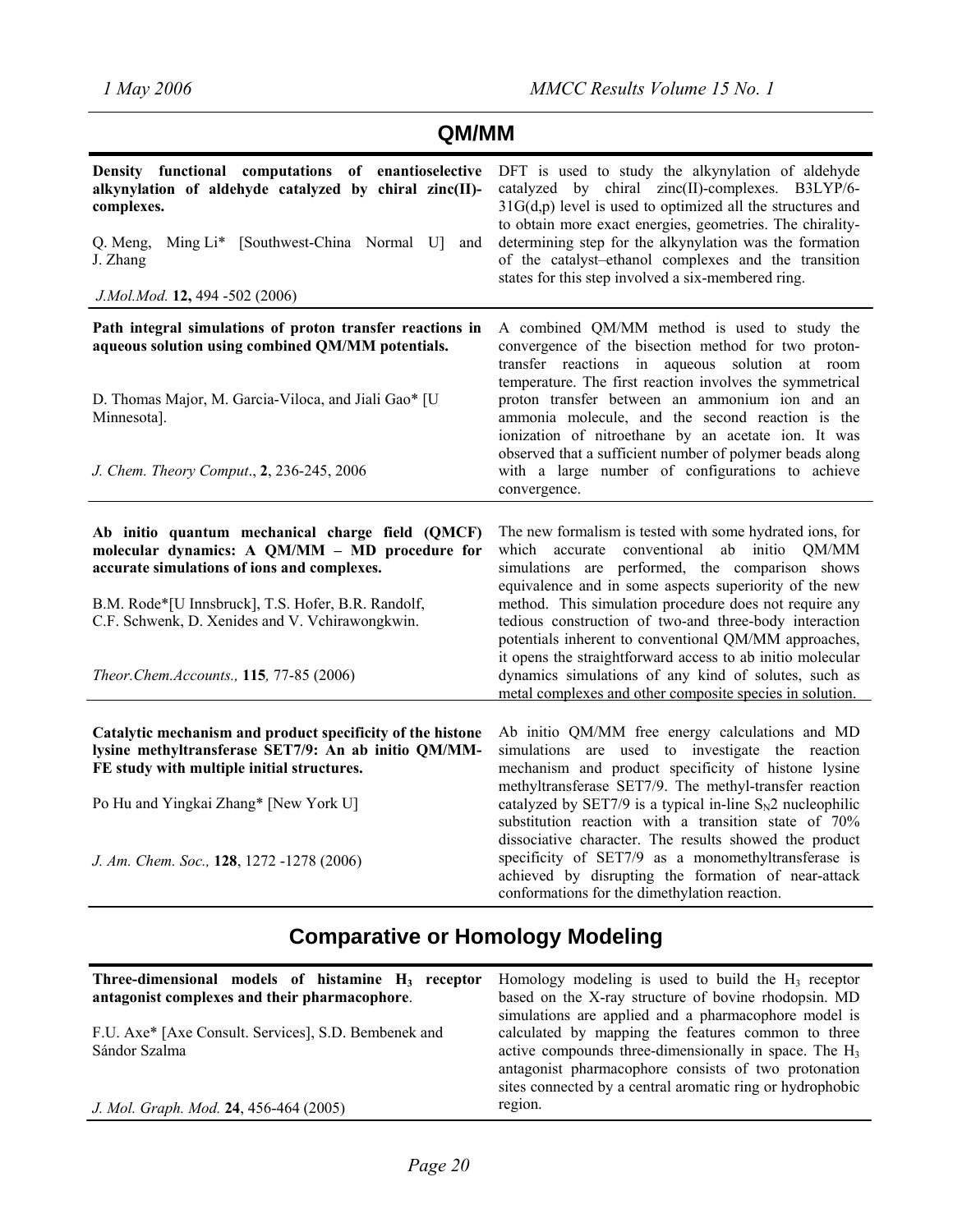#### Comparative or Homology Modeling (cont'd)

#### **A!**

**Structural insights into human 5-Lipoxygenase inhibition: Combined ligand-based and target-based approach.**  C. Charlier, Jean-Pierre Hénichart, F. Durant, and J. Wouters\* [U Lille] *J. Med. Chem.* **49**, 186-195 (2006) HipHop module of the Catalyst is used to generate a pharmacophore model for 16 non redox 5-LOX inhibitors. 3D structure of human 5-LOX is modeled based on the structure of rabbit 15-LOX crystal structure. Molecular docking is used to study the binding modes of representative ligands. The docking results with the pharmacophore model allowed the weighting of the pharmacophoric features and the integration of structural information.

Homology modeling of the Serotonin 5-HT<sub>1A</sub> receptor **using Automated docking of bioactive compounds with defined geometry.** 

M. Nowak\* [Polish Acad. of Sci.], M. Pawlowski, M. Kolaczkowski and A.J. Bojarski

*J. Med. Chem.* **49**, 205-214 (2006)

A rhodopsin-based model of  $5-HT<sub>1A</sub>$  serotonin receptor is described and validated by automated docking of conformationally restricted arylpiperazines. The model reproduced the binding affinity of the test group of ligands. It gave the enrichment in virtual screening-like experiment, in which 34 high-affinity compounds were found among 50 top-scored ligands.

Homology modeling is used to built a 3D-model of 5- LOX based on the X-ray structure of rabbit reticulocyte 15-lipoxygenase. Molecular docking was then applied to locate the binding orientations and conformations of DHDMBF analogues with COX-2 and 5-LOX respectively. CoMFA models constructed on the basis of the binding conformations with  $q^2$  values of 0.782 and 0.634 for COX-2 and 5-LOX, respectively. The 3D-QSAR models and the inhibitor-enzyme interaction are useful in developing new NSAIDs as anti-inflamation

FlexX and GOLD programs were used to investigate the binding mode of (−)-meptazinol (MEP) with acetylcholinesterase (AChE) and to screen bis-meptazinol (bis-MEP) derivatives. GOLD fitness values of known ligands were correlated with their activities, (−)-MEP is binding with the enzyme catalytic site in an open-gate conformation through strong hydrophobic interactions

GRID/PCA and docking methods are used to investigate the detail interactions of the two PI3Ks with various chemical groups. 3 D-model of the PI3Kδ catalytic subunit is constructed with the program Modeller7.0, and GRID is employed and PCA to reveal the most relevant structural and physicochemical differences between the

# **Ligand Docking**

drugs.

and a hydrogen bond.

two PI3Ks related to their selectivity.

#### **Essential structural profile of a dual functional inhibitor against cyclooxygenase-2 (COX-2) and 5-lipoxygenase (5- LOX): Molecular docking and 3D-QSAR analyses on DHDMBF analogues.**

Mingyue Zheng, Zhenshan Zhang, Weiliang Zhu, Hong Liu, Xiaomin Luo, Kaixian Chen and Hualiang Jiang\* [Chinese Acad. of Sci.]

*Bioorg. Med. Chem*. **14**, 3428-3437 (2006)

#### **A!**

**Investigation of the binding mode of (−)-meptazinol and bis-meptazinol derivatives on acetylcholinesterase using a molecular docking method.** 

Qiong Xie, Yun Tang, Wei Li, Xing-Hai Wang and Zhui-Bai Qiu\* [Fudan U]

*J.Mol.Mod.* **12,** 373-389 (2006)

**Study on improving the selectivity of compounds that inhibit two PI3Ks (gamma and delta).** 

Rong-Ren Kuang, Feng Qian, Zhong Li and Dong-Zhi Wei\* [New World Inst. of Biotech.]

*J.Mol.Mod.* **12,** 445-452 (2006)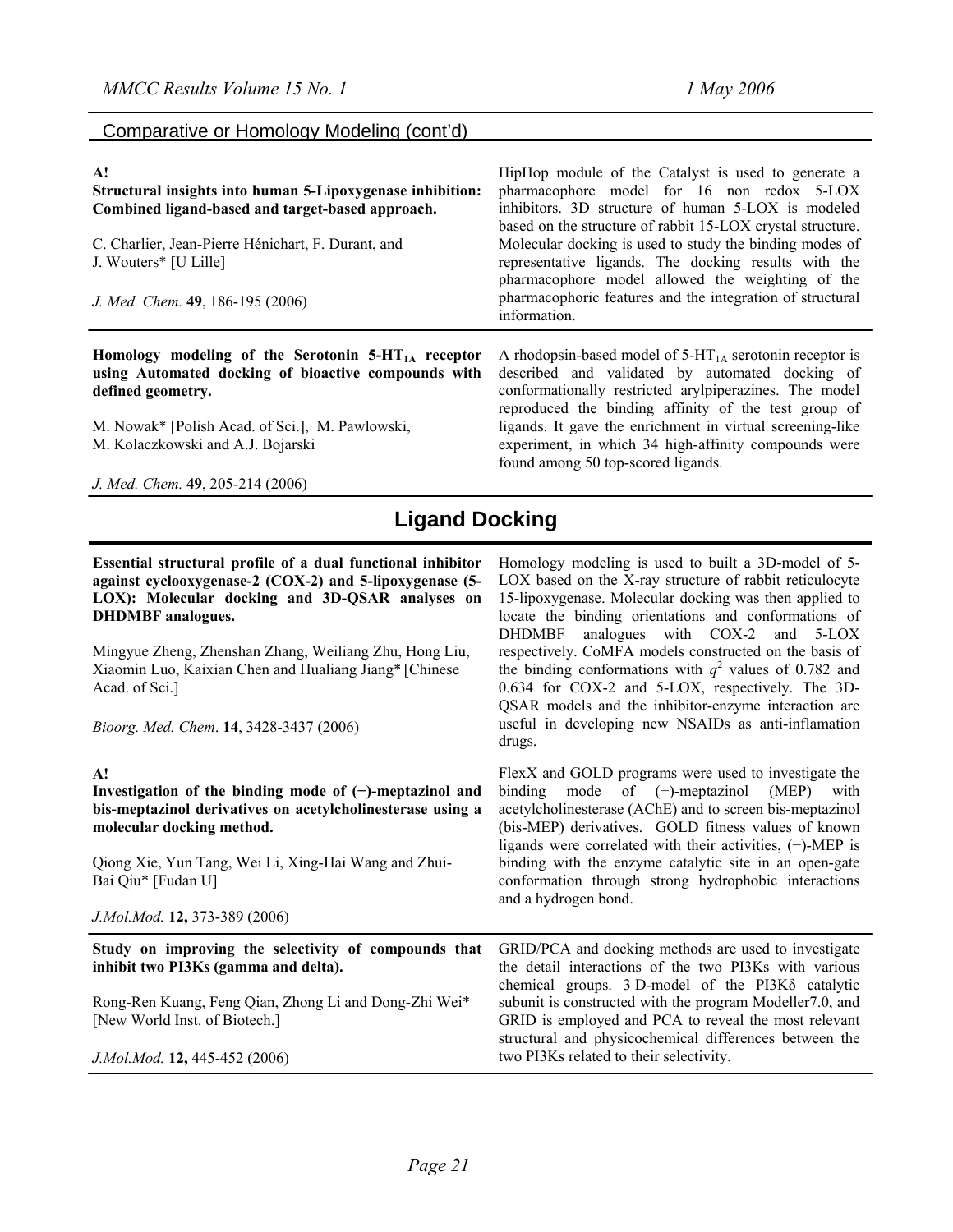# **Molecular Graphics**

| Tools for building a comprehensive modeling system for<br>virtual screening under real biological conditions: The<br>computational titration algorithm<br>G.E. Kellogg* [Virginia Commonwealth U], D. L. Chen,<br>M. Fornabaio, D. J. Abraham, F. Spyrakis, P. Cozzini and<br>A. Mozzarelli.<br>J. Mol. Graph. Mod. 24, 434-439 (2005) | Computational tools utilizing a unique empirical<br>modeling system based on the hydrophobic effect and the<br>measurement of $\log P_{\text{o/w}}$ are described.<br>The<br>comprehensive modeling system for virtual screening that<br>incorporates these features is described and a detailed<br>description of the computational titration algorithm is<br>given. |
|----------------------------------------------------------------------------------------------------------------------------------------------------------------------------------------------------------------------------------------------------------------------------------------------------------------------------------------|-----------------------------------------------------------------------------------------------------------------------------------------------------------------------------------------------------------------------------------------------------------------------------------------------------------------------------------------------------------------------|
| Computational tools for the analysis and visualization of<br>multiple protein-ligand complexes.<br>S.E. O'Brien* [Pfizer Global], D.G. Brown, J.E. Mills,<br>C. Phillips and G. Morris                                                                                                                                                 | Computational tools are analyzed, display multiple<br>protein-ligand interactions and their properties are<br>presented with an illustrative example. It was<br>also<br>showed that how 2D- and 3-D similarities are combined<br>to provide enhanced understanding of 33 factor Xa                                                                                    |
| J. Mol. Graph. Mod. 24, 186-194 (2005)                                                                                                                                                                                                                                                                                                 | inhibitor complexes. This methodology has enabled to<br>identify pharmaceutically relevant relationships between<br>ligands and their binding modes.                                                                                                                                                                                                                  |
| Graphs to chemical structures 3. General theorems with<br>the use of different sets of sphericity indices for<br>combinatorial enumeration of nonrigid stereoisomers.                                                                                                                                                                  | Two theorems for enumerating nonrigid stereoisomers<br>are proved by adopting two schemes of their derivation,<br><i>i.e.</i> , the scheme "positions of a skeleton $\Leftarrow$ proligands $\Leftarrow$                                                                                                                                                              |
| Shinsaku Fujita* [Kyoto Inst. of Tech.]                                                                                                                                                                                                                                                                                                | ligands and the scheme "(positions of a skeleton $\Leftarrow$                                                                                                                                                                                                                                                                                                         |
| Theor.Chem.Accounts., 115, 37-53 (2006)                                                                                                                                                                                                                                                                                                | proligands $\Leftarrow$ ligands (positions of a ligand)) $\Leftarrow$ sub-<br>proligands". The theorems are applied to the<br>stereoisomerism of trihydroxyglutaric acids.                                                                                                                                                                                            |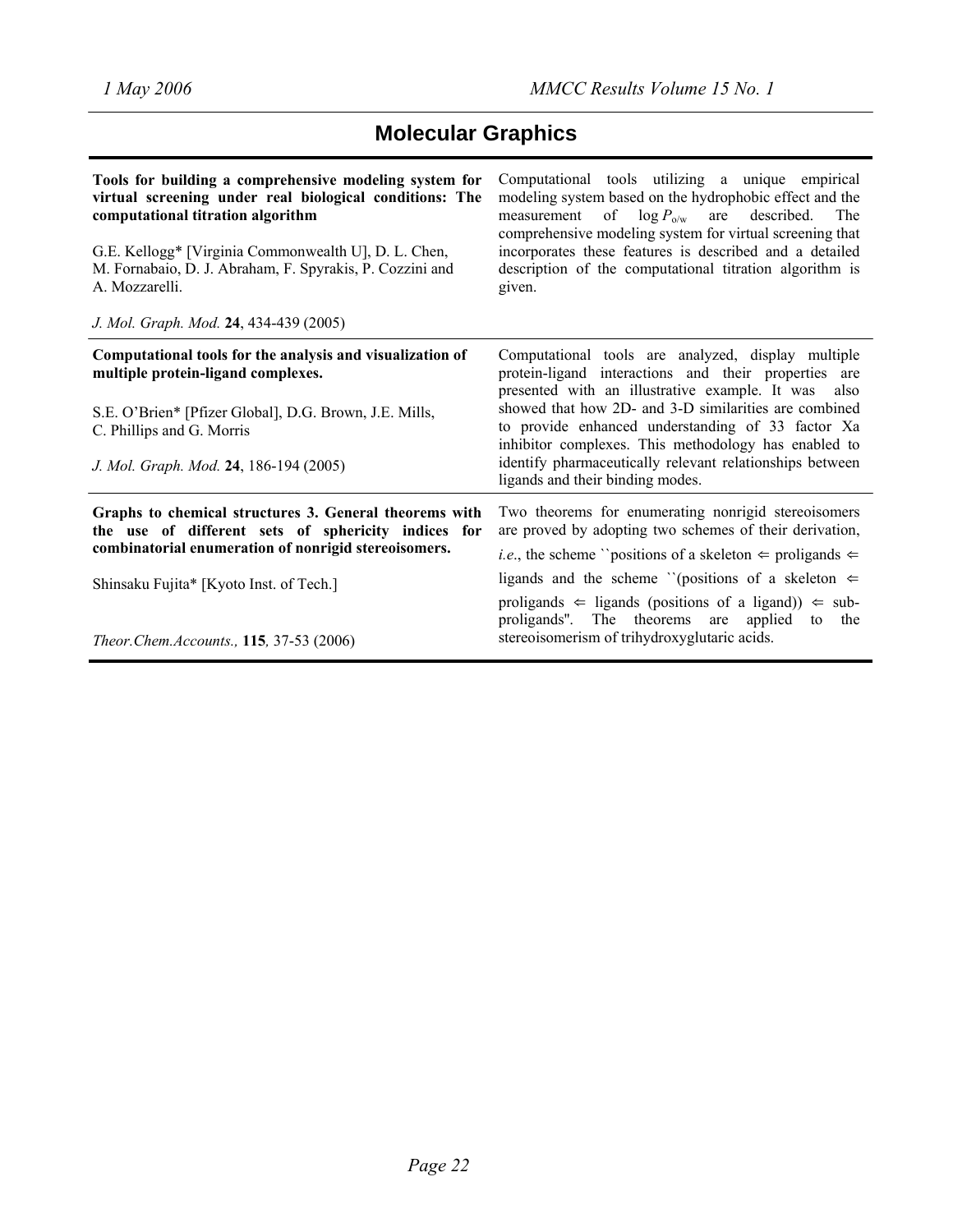# **3. A D D R E S S E S O F P R I N C I P A L A U T H O R S**

The production sites for the corresponding or principal authors are given in brackets in the citations. When not designated by the publisher, the first author is assumed to be the principal. Current addresses are listed here.

Aaron R. Dinner [dinner@uchicago.edu](mailto:dinner@uchicago.edu) Dept. of Chem. The Univ. of Chicago Chicago, Illinois 6063, USA.

Aatto Laaksonen [aatto@physc.su.se](mailto:aatto@physc.su.se) Div. of Phys. Chem. Arrhenius Lab. Stockholm Univ. Stockholm, 106 91, Sweden

Adriano Martinelli Dept. di Sci. Farma. Univ. di Pisa via Bonanno 6 56126 Pisa, Italy

Alan R. Katritzky Cent. for Het. Comp. Dept. of Chem. Univ. of Florida Gainesville, FL 32611, USA

A.D. Andricopulo Lab. de Química Med. e Comp. Cent. de Biotech. & Mol. Estrut. Inst. de Física de São Carlos Univ. de São Paulo Av. Trabalhador São-carlense 400 13560-970, São Carlos-SP Brazil

A.M. Bianucci Dept. Sci. & Pharm. Univ. di Pisa Via Bonanno 6 56126 Pisa, Italy

Benjamin P. Hay ben.hay@pnl.gov Chem. Sci. Div. Pacific Northwest Nati. Lab. Richland, Washington 99352 USA.

Bernd M. Rode

[Bernd.M.Rode@uibk.ac.at](mailto:Bernd.M.Rode@uibk.ac.at) Theor. Chem. Division Inst. of Gen.Inorg. & Theor. Chem. Univ. of Innsbruck Innrain 52a, A-6020 Innsbruck Austria

Bernard Pirard Sci. & Med. Affairs, Chem. Sci., Drug Design Aventis Pharm. Deutschland GmbH D-65926 Frankfurt am Main Germany

Brian C. Tripp [brian.tripp@wmich.edu](mailto:brian.tripp@wmich.edu) Dept. of Biol. Sci. Mailstop 5410 1903 West Michigan Avenue Western Michigan Univ. Kalamazoo, MI 49008-5410 USA

Charles H. Reynolds Drug Discov. Johnson & Johnson Pharma. L.L.C., P.O. Box 776 Welsh and McKean Roads Spring House, PA 19477-0776, **USA** 

Corwin Hansch Dept of Chem. Pomona Coll. Claremont, CA 91711, USA

Csaba Hetényi csabahete@yahoo.com Dept. of Biochem. Eötvös Loránd Univ. 1/C Pázmány P. sétány H-1117 Budapest Hungary

H.A. Carlson Biophys. Res. Division Univ. of Michigan Ann Arbor, MI 48109-1055 **IISA** 

Chang-Guo Zhan Dept. of Pharm. Sci. Coll. of Pharm. Univ. of Kentucky 725 Rose Street Lexington, Kentucky 40536 USA

Dong-Zhi Wei [dzhwei@ecust.edu.cn](mailto:dzhwei@ecust.edu.cn)  State Key Lab. of Bioreactor Engg. New World Inst. of Biotech. 130 Mei-Long Road Shanghai, 200237 P.R. China

W. David Wilson Dept. of Chem. Georgia State Univ. Atlanta, GA 30303, USA

N.V. Dokholyan Dept. of Biochem. & Biophys. The Univ. of North Carolina at Chapel Hill Sch. of Med., Chapel Hill NC 27599, USA

Frank U. Axe Axe Consult. Services 14595 Surrey Junction Lane Sutter Creek, CA 95685, USA

J. Feng Dept. of Chem. and State Key Lab. of Chem. Engg. East China Univ. of Sci. & Tech. Shanghai, 200237, P.R. China

M. Fernández Mol.Model. Group Cent. for Biotech.Studies Univ. of Matanzas Matanzas, C.P. 44740, Cuba

R.A. Friesner [rich@chem.columbia.edu](mailto:rich@chem.columbia.edu) Dept. of Chem. & Cent. for Biomol. Sim. Columbia Univ., New York New York 10027,U.S.A.

A.K. Gadad Pharm. Program Facu. of Med. Sci. The Univ. of The West Indies St. Augustine Champs Fleurs, Mount Hope Trinidad, W.I.

A.T. García-Sosa [atgs@cantab.net](mailto:atgs@cantab.net) Dept. of Pharmacology Univ. of Cambridge Tennis Court Road Cambridge, CB2 1PD, UK R. Gaudreault Dept. of Chem. McGill Univ. 801 Sherbrooke Street West Montreal, Que. Canada, H3A 2K6

Gergely Tóth Locus Pharm. Four Valley Square 512 Township Line Rd. Blue Bell, PA 19422 **IISA** 

Glen E. Kellogg Dept. of Med. Chem. & Inst. for Stru. Biol. and Drug Discov. Sch. of Pharm. Virginia Commonwealth Univ. Box 980540, Richmond VA 23298-0540 **USA** 

Guido Raos guido.raos@polimi.it Dept. of Chem. Mat. Engg. Chem. "Giulio Natta" Politecnico di Milano Via L. Mancinelli 7 20131 Milano, Italy

Hanlu Wang [wxueye@xtu.edu.cn](mailto:wxueye@xtu.edu.cn) Coll. of Chem. Xiangtan Univ. Xiangtan, 411105, P.R. China

D. M. Heyes Div. of Chem. Sch. of Biomed. & Mol. Sci. Univ. of Surrey Guildford, GU2 7XH, UK

Hoshik Won Dept. of Chem. Hanyang Univ. Seoul 133-791, Republic of Korea

Hualiang Jiang Drug Discov. and Design Cent. State Key Lab. of Drug Res. Shanghai Inst. of Mat. Medica Shanghai Inst. for Biol. Sci. Chinese Acad. of Sci., Shanghai 201203, PR China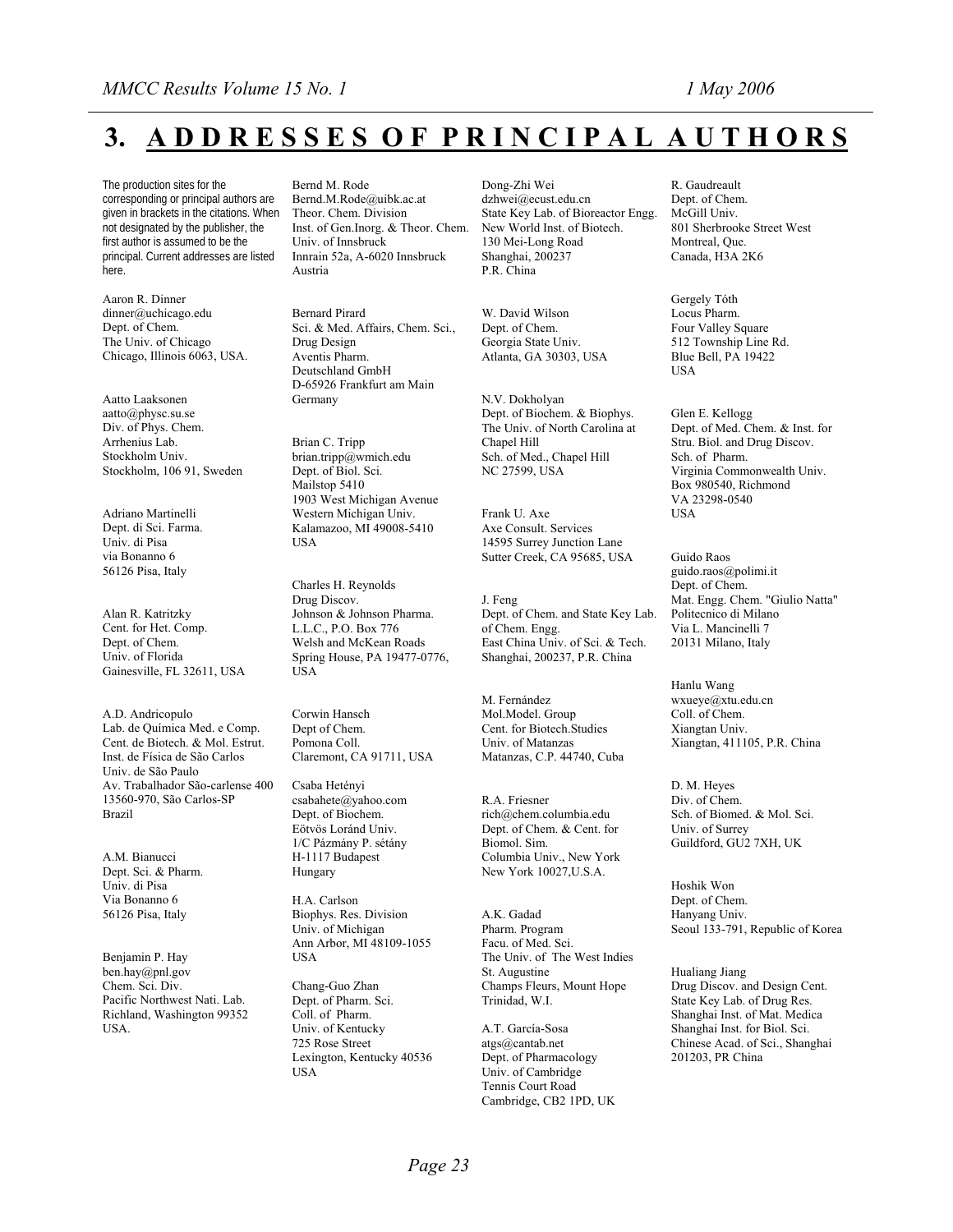H.W. Hugosson [hakan@theochem.kth.se](mailto:hakan@theochem.kth.se) Lab. of Comp. Chem. & Biochem. Inst. of Mol. and Biol. Chem. Swiss Federal Inst. of Tech. EPF Lausanne, Switzerland

P. A. Hunt Dept. of Chem. Imperial Coll. London London, SW7 2AZ, UK

Hea-Young Park Choo Sch. of Pharm. Ewha Womans Univ. Seoul 120-750 Republic of Korea

A.L. Hopkins Pfizer Global (R &D) Sandwich Kent CT13 9NJ, UK

M.A.H. Ismail Dept. of Pharm. Chem. Facu. of Pharm. Ain Shams Univ. Cairo, Egypt

János J. Ladik [janos.ladik@chemie.uni](mailto:janos.ladik@chemie.uni-erlangen.de)[erlangen.de](mailto:janos.ladik@chemie.uni-erlangen.de) Chair for Theor. Chem. and Lab. of the Nat. Found. for Cancer Res. Friedrich - Alexander - Univ. – Erlangen Nürnberg, Egerlandstraße 3 D-91058 Erlangen, Germany

Jaroslaw Polanski Dept. of Org. Chem. Inst. of Chem. Univ. of Silesia PL-40-006 Katowice Poland

Jianzhong Liu Dept. of Chem. & Biochem. Univ. of Delaware Newark, Delaware 19716, USA

Jiali Gao Dept. of Chem. and Supercomp. Inst. Digital Tech. Center Univ. of Minnesota Minneapolis, Minnesota 55455 USA.

Jorng-Tzong Horng [horng@db.csie.ncu.edu.tw](mailto:horng@db.csie.ncu.edu.tw) Dept. of Comp. Sci. & Info. Engg. Nat. Central Univ. No. 320, Jung-do Road Jungli 320, Taiwan P.R. China

Johan Wouters Inst. de Chim. Pharm. Albert Lespagnol EA 2692, Univ. de Lille 2 BP 83, F-59006 Lille, France

Jonathan S. Dordick dordick@rpi.edu Dept. of Chem. & Biol. Engg. Rensselaer Polytech. Inst. Troy, New York 12180, USA.

S. Joo Cho Biochem. Res. Cent. Korea Inst. of Sci. & Tech. PO Box 131, Cheongryang Seoul 130-650 Republic of Korea

Jorge A. Guimarães Cent. de Biotech. Univ. Federal do Rio Grande do Sul, Av. Bento Gonçalves 9500 CP 15005, Porto Alegre 91500- 970, RS, Brazil

Julio Caballero Molecular Modeling Group Cent. for Biotech. Studies Univ. of Matanzas Matanzas, Cuba

Kaido Tämm [kaido@alfanet.ee](mailto:kaido@alfanet.ee) Univ. of Tartu 2 Jakobi str., Tartu 51014, Estonia

Kenneth M. Merz, Jr. Dept. of Chem. 104 Chem. Building The Pennsylvania State Univ. Univ. Park, Pennsylvania 16802 USA.

A.I. Khlebnikov Dept. of Chem. Altai State Tech. Univ. Barnaul 656099 Russia

#### *1 May 2006 MMCC Results Volume 15 No. 1*

Kouji Hattori Med. Chem.Res. Labs Fujisawa Pharma. Co. Ltd 5-2-3 Tokodai, Tsukuba Ibaraki 300-2698, Japan

M. Krishnamurthy Dept. of Chem. Engg Univ. of Illinois at Chicago Chicago, IL, 60607, USA

Kunal Roy Drug Theor. and Cheminfo. Lab Div. of Med. & Pharm. Chem. Dept of Pharm.Tech. Jadavpur Univ. Kolkata 700 032, India

D. Leith Dept. of Chem. Trinity College Dublin 2, Ireland

J. L. Lowe Nanochem. Res. Inst. Curtin Univ. of Tech. AJ Parker Co-operative Res. Cent. for Hydrometal. Kent Street, Bentley WA, 6102, Australia

S.V. Luschekina [sonya@mccme.ru](mailto:sonya@mccme.ru) Dept. of Quantum Chem. Algodign, LLC, Bolshaya Sadovaya 8 123001 Moscow, Russia

A.Maria Bianucci Dept. di Sci. Pharm. Univ. di Pisa, 56126 Pisa Italy

S.P. Mackay Dept. of Pharm. Sci. Univ. of Strathclyde Glasgow G4 0NR, UK

Mateusz Nowak Dept. of Med.Chem. Inst. of Pharm. Polish Acad. of Sci. 12 Smetna Street 31-343 Kraków, Poland

Maurizio Pellecchia Cancer Res.Cent. and Infect. and Inflam. Disease Cent. Burnham Inst. for Med. Res. 10901 North Torrey Pines Road La Jolla, California 92037, USA.

Michael Fernández Mol. Mod. Group Cent. for Biotech. Studies Fac. of Agronomy Univ. of Matanzas 44740 Matanzas, Cuba

Mohamed Zahouily [mzahouily@yahoo.fr](mailto:mzahouily@yahoo.fr) UFR Chimie Appliquée Lab. de Catalyse Chim. et Environment Dépt. de Chimie B.P. 146, 20650 Mohammadia Maroc

Ming Li [liming@swnu.edu.cn](mailto:liming@swnu.edu.cn) Dept. of Chem. Southwest-China Normal Univ. Chongqing, 400715, P.R. China

Mati Karelson [mati.karelson@ttu.ee](mailto:mati.karelson@ttu.ee) Dept. of Chem. Tallinn Univ. of Tech. Ehitajate tee 5, Tallinn 19086, Estonia

Munir S. Skaf Inst. de Física de São Carlos Univ. de São Paulo Av. Trabalhador São Carlense 400, São Carlos, SP 13560-970 Brazil

Ninghua Tan State Key Lab of Phytochem. & Plant Resources in West China Kunming Inst. of Botany Chinese Acad. of Sci. Kunming 650204, China

Outi M. H. Salo Dept. of Pharm. Chem. & Physiol. Univ. of Kuopio P.O. Box 1627 FIN-70211 Kuopio, Finland

Y. Pan Min. of Edu. Beijing Univ. of Chem. Tech. Key Lab for Nanomat. Div. of Mol. & Mat. Sim. Beijing, 100029, P.R. China

Peter Buchwald IVAX Research, Inc., 4400 Biscayne Boulevard Miami, Florida 33137

D. Plewczynski [darman@icm.edu.pl](mailto:darman@icm.edu.pl) BioInfoBank Inst. Limanowskiego 24A/16 60-744 Poznan, Poland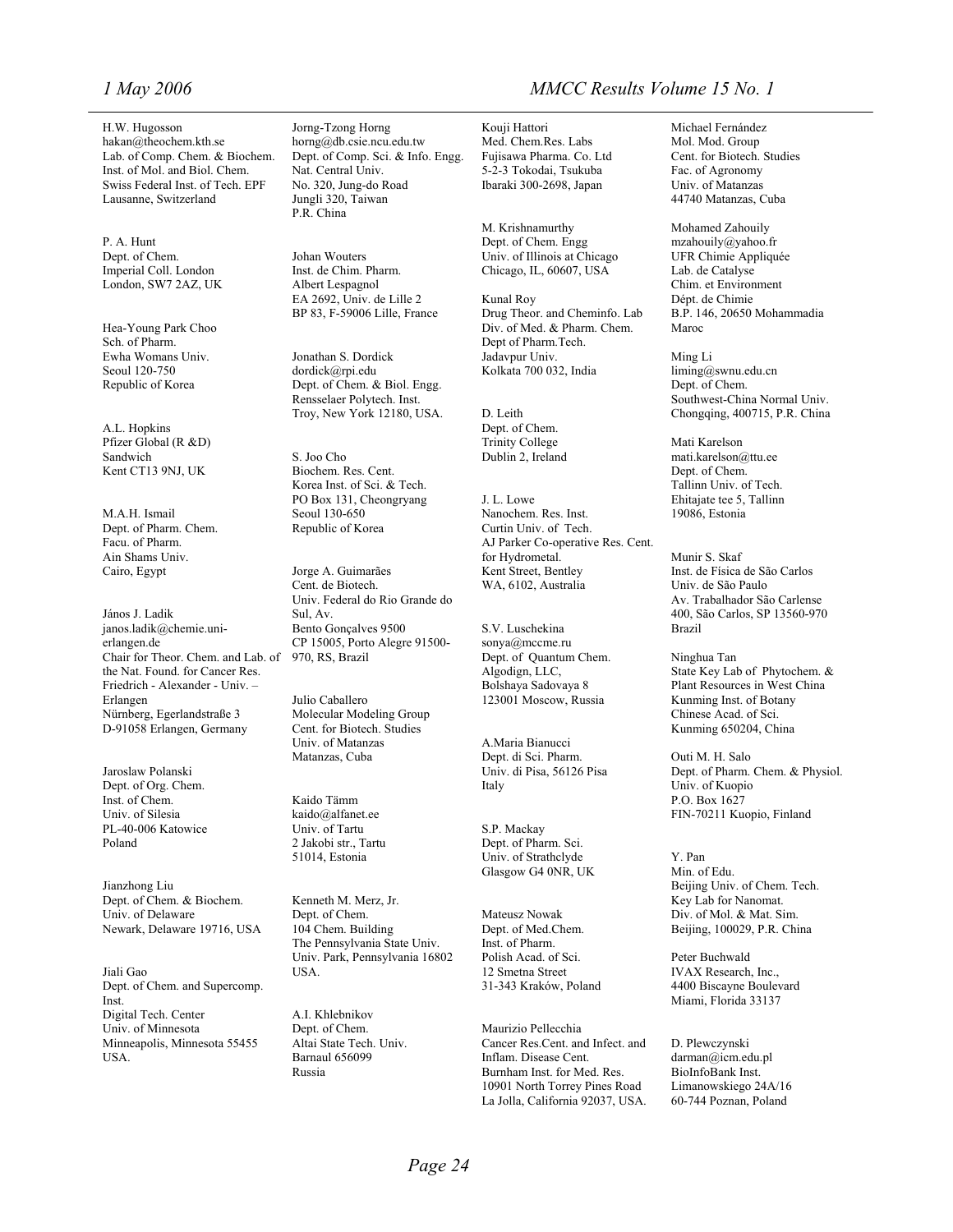#### *MMCC Results Volume 15 No. 1 1 May 2006*

Ramy Farid Schrödinger, Inc. NY 10036, USA Germany

4169-007 Porto, Portugal Dept. of Med.Chem.

Rahul Jain [fujitas@chem.kit.ac.jp](mailto:fujitas@chem.kit.ac.jp) Dept. of Med.Chem. Nat. Inst. of Pharm. Edu. & Res. Kyoto Inst. of Tech. New York Univ. Sector 67, S.A.S. Nagar Matsugasaki, Sakyoku New York, New York 10003<br>Punjab 160 062, India Kyoto 606-8585, Japan

Run-Tao Li and Li A. Stavrakoudis Div. of Appl. Life Sci.<br>
Sch. of Pharm. Sci. astavrak@cc.uoi.gr Grad. Sch. of Agri. Peking Univ. Health Sci. Cent. Dept. of Economics Kyoto Univ. Beijing 100083, China Univ. of Ioannina

Sean E. O'Brien Yuhui Qu Dept. of Med. Info. Stru. and V. Subramanian Design

Sirirat Kokpol REQUIMTE, CQFB Dept. of Chem.<br>Facu. of Sci. Patumwan 2829-516 Caparica, Portugal Republic of China. Bangkok 10330, Thailand

Chem. Biol. Group Eskitis Inst. for Cell and Beijing, 100022 Mol.Therapies, Griffith Univ. Nathan Campus Shenzhen 518055, China Brisbane 4111, Australia

Grad. Progr. in Bioinfo. & Sys. Boston Univ., Boston 02215, P.R. China MA, USA

V. Satyavani James Lindsay Place [zeshengli@mail.jlu.edu.cn](mailto:zeshengli@mail.jlu.edu.cn) [vani@cmm.upenn.edu](mailto:vani@cmm.upenn.edu) Dundee, DD1 5JJ, U.K. Inst. of Theor. Chem. Dept. of Chem. State Key Lab. of Theor. & Comp. Univ. of Pennsylvania Vincenzo Barone Chem. Philadelphia, Pennsylvania 19104 baronev@unina.it Jilin Univ., 130023 Changchun USA Dept. di Chem. PR China

Simona Cotesta [zzyang@lnnu.edu.cn](mailto:zzyang@lnnu.edu.cn) M.J. Ramos [simonacotesta@novartis.com](mailto:simonacotesta@novartis.com) Xueye Wang Dept. of Chem.<br>
miramos@fc.up.pt Mol. Design, Pharm. Division wxueye@xtu.edu.cn Liaoning Normal Univ. Mol. Design, Pharm. Division Requimte, Dept. de Química F. Hoffmann-La Roche AG Coll. of Chem. Dalian 116029, P.R. China Facu. de Ciências Discov. Tech. Xiangtan Univ. Univ. do Porto Bldg. 092/2.10D, CH-4070 Basel Xiangtan, 411105<br>
Rua do Campo Alegre. 687 Switzerland P.R. China Rua do Campo Alegre, 687 Switzerland P.R. China Zhui-Bai Qiu

> Dept. of Chem. & Mat. Tech. Dept. of Chem. Shanghai 200032, China Kyoto 606-8585, Japan

Ioannina 44110, Greece.

Chem. Lab. Shandong Inst. of Light Industry Pfizer Global R & D, Central Leather Res. Inst. Shandong<br>
Sandwich, Kent, UK Adyar, Chennai - 600 020, India Jinan 250100, PR China Sandwich, Kent, UK Adyar, Chennai - 600 020, India

Sunil Gupta Dept. de Quím. ChienKuo Tech. Univ.<br>Facu. de Ciências e Tecn. Dept. of Mech. Engg. Facu. de Ciências e Tecn. Chulalongkorn Univ. Univ. Nova de Lisboa Changhua, 50094, Taiwan,

> J. J. TAN Yuyang Jiang Coll. of Life Sci. & Bioengg. Beijing Univ. of Tech. P.R. China Tsinghua Univ.

A.A. Toropov Lab. of Env. Chem. and Toxicol. Zhui-Bai Qiu Sandor Vajda Inst. Ricerche Farma. [ytang234@yahoo.com.cn](mailto:ytang234@yahoo.com.cn)<br>
Grad. Progr. in Bioinfo. & Sys. 'Mario Negri,' Via Eritrea 62 School of Pharmacy Biol. 20157 Milan, Italy Fudan Univ., Shanghai, 200032

> M.P. Thomas Cyclacel Ltd. Ze-Sheng Li

Univ. degli Stud. di Napoli "Federico II" via Cintia, 80126 Napoli, Italy

M. Sánchez Walter Thiel Y. Zhang IUT Federico Rivero-Palacio Max-Planck-Inst. für Sch. of Inform. & Engg.<br>
Dept. de Química Kohlenforschung Shandong Univ. at Weih Kohlenforschung Shandong Univ. at Weihai<br>Kaiser-Wilhelm-Platz 1 Weihai, 264209, P.R. Chin 120 West Forty-Fifth St. Apartado 40347 Kaiser-Wilhelm-Platz 1 Weihai, 264209, P.R. China 32nd Floor, New York Caracas, Venezuela D-45470 Mülheim an der Ruhr

Shinsaku Fujita Yingkai Zhang Yungku Fudan Univ.<br>
fujitas@chem.kit.ac.jp vingkai.zhang@nyu.edu 138 Yix  $vingkai_zhang@nyu.edu$ 

> Yoshiaki Nakagawa Grad. Sch. of Agri. Kyoto 606-8502, Japan

Dept. of Chem.

S.C. Yang

Sally-Ann Poulsen Coll. of Life Sci. & Bioengg. The Key Lab. of Chem. Biol.<br>Chem. Biol. Group Beijing Univ. of Tech. Guangdong Province Grad. Sch. at Shenzhen

Zhong-Zhi Yang

Sch. of Pharm.